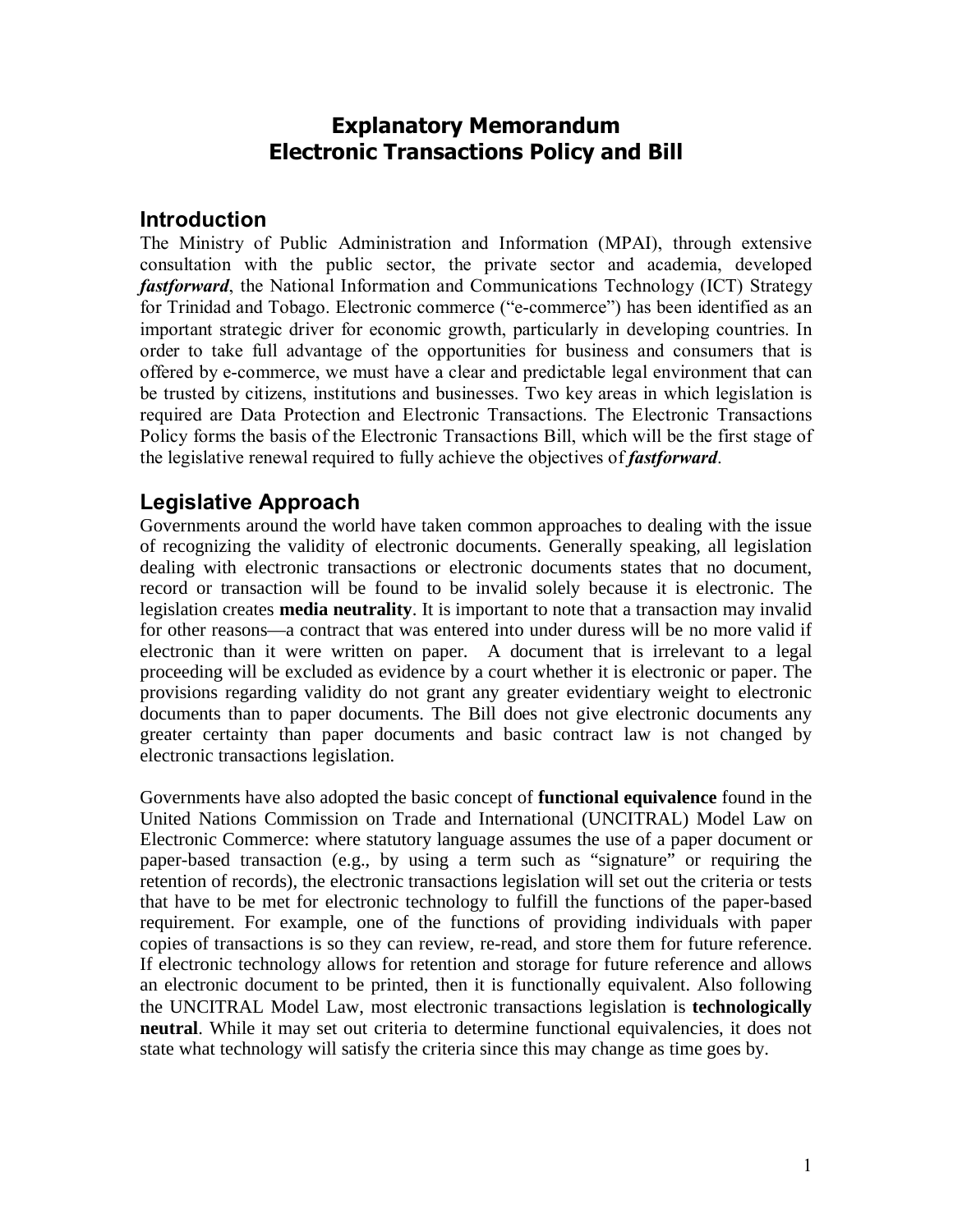Most of the provisions of the Policy and Bill are *enabling*: they allow for a particular legal effect but do not impose regulatory requirements. People have a choice as to whether they will use electronic transactions, conduct business electronically, negotiate contracts through e-mail, or use e-government portals to download forms or file electronic documents with the government. Nothing in the Policy or the Electronic Transactions Bill changes the basic law of contract. The essential objective of the Policy and Bill is to allow individuals and businesses to use electronic communications for personal and commercial purposes while knowing that their communications and transactions will have the same protections in court as paper documents.

In some cases, however, the Bill does create regulatory requirements that impose duties and responsibilities on certain persons dealing in the electronic environment of ecommerce. There are regulatory provisions with respect to:

- Certified electronic signature providers;
- Accredited electronic signatures;
- Persons doing business with consumers online;
- Internet service providers and other intermediaries; and
- Persons who send unsolicited electronic communications ("spam") with a connection to Trinidad and Tobago.

Generally speaking, the Policy and Bill embody a "light touch" co-regulatory approach. **Co-regulation** is a form of regulation where both government and private sector parties (e.g., industry, industry organizations, consumer groups, and other interested parties) have roles to play in achieving the objectives of regulation. It is based on the premise that both government and the private sector have different, but often complementary, strengths, and that the most effective regulatory regime draws on all the resources available.

Thus, government has available the power of the law, including the power to impose regulation, set regulatory requirements and enforce the law. Private industry, on the other hand, knows more about the capacities and nature of the industry—in some cases, such as in the high tech industry, the cutting edge expertise needed to completely understand the technical issues involved in a particular matter simply may not be available within government. To look only to government as a source of monitoring for compliance with regulatory requirements would mean that the important job of enforcement would be badly done, with a negative impact on not only the regulatory regime but also on the reputation and integrity of government as a whole. Also government alone may not be the best source of the development of legally enforceable rules in highly technical matters, such as appropriate security requirements for electronic signatures.

Many of the areas where some form of co-regulation (or supervised self-regulation) has developed are those where government lacks the capacity for a full-fledged regulatory system and must rely, as a practical matter, on industry to take a co-operative and complementary enforcement role. The securities industry is a prime example where selfregulatory organizations, such as stock exchanges, share regulatory responsibilities with specialized government oversight bodies, a securities commission.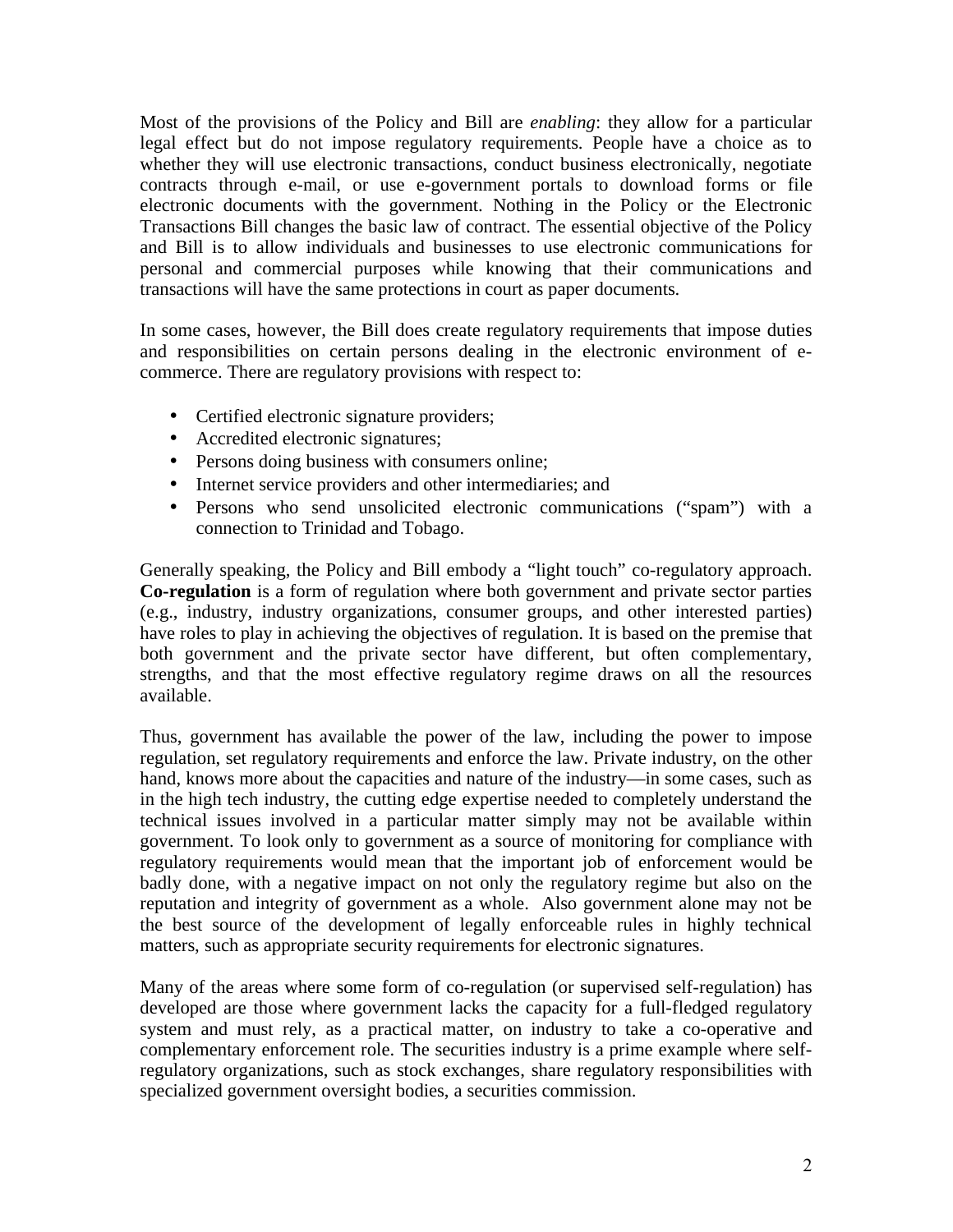Experience has also shown, however, that government must maintain a monitoring capacity and the willingness to take enforcement action in a co-regulatory regime. Coregulation does not mean that government abdicates responsibility for the achievement of public policy objectives. The regulatory structures described in the Policy and set out in the Bill have complementary roles for government and the private sector. The private sector, for example, will be expected to do the following:

- Work with government and interested stakeholders (e.g., consumers, suppliers, community groups or others) to develop codes of conduct that will guide behaviour in a much more detailed way than would be provided in the legislation and that would be tailored to the particular circumstances of the industry and the needs of stakeholders. Codes of conduct may cover such matters as information to be provided to customers, dispute resolution mechanisms, service standards and remedies.
- Work with government and interested stakeholders to identify good business practices and promote them within the business community.
- Educate the industry in the requirements of the law and, in particular, provide a source of advice to small business that may be disadvantaged in dealing with a coregulatory system that imposes responsibilities on business.
- Work with government and interested stakeholders to educate consumers about their rights, about what they should expect in terms of good business practices, and how disputes may be resolved in a less formal forum than the courts.
- Develop internal compliance and reporting systems and promote good governance within their own companies to ensure that the requirements of the law and industry codes of conduct, including best practices, are met.

Government would continue to have responsibility for monitoring compliance with the law, enforcing the law through prosecutions if appropriate, and promoting compliance with the law through education and capacity building. In some cases, the government may have to work with industry leaders to build and strengthen industry organisations to take over a strong co-regulatory role. It should be noted, however, that government will not overlook any anti-competitive behaviour that might be thought to be encouraged by the prospect of industry members working together to establish industry organisations and play a regulatory role. Government will continue to be alert to this possibility and keep the concept of the public interest in the forefront when working with industry to develop codes of conduct and establish the capacity for industry monitoring and enforcement of compliance with codes. In most cases, government anticipates that codes of conduct will be voluntary in nature, although the courts may look to industry codes as evidence of appropriate behaviour in an industry when interpreting the law. In some cases, codes of conduct may have a particular legislative base, such as a code dealing with Internet service providers and intermediaries, with legal consequences for failure to comply with the requirements set out in the code.

Consumers, suppliers, employees and other stakeholders have roles to play in a coregulatory scheme and government may have to work with these stakeholders to improve their capacities to participate effectively. In particular, identifying good business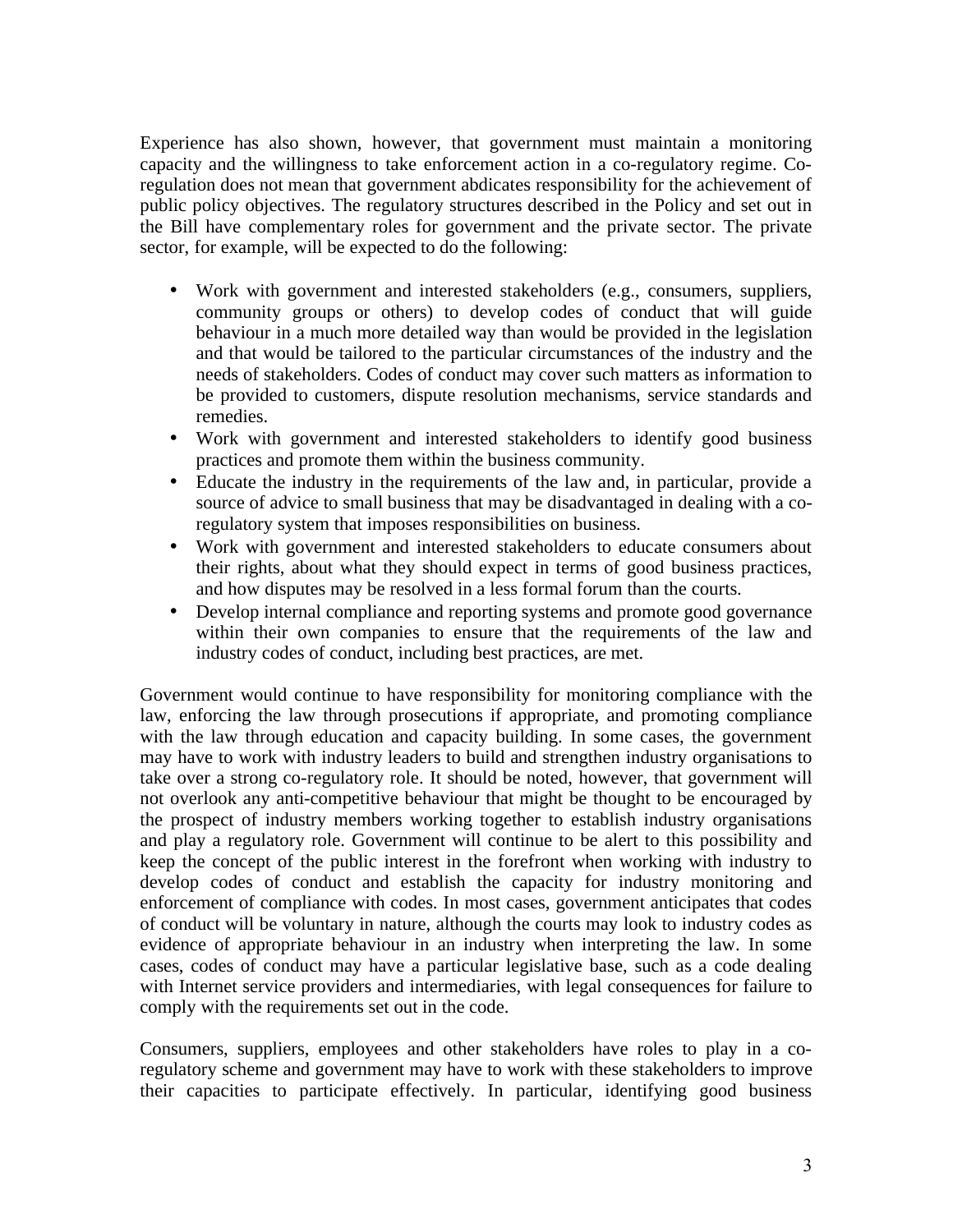practices and establishing reputable mechanisms to settle disputes may require input and active participation from stakeholders who are outside of industry.

In sum, co-regulation is intended to take advantage of the strengths, expertise and resources of industry and other stakeholders. It is not to be confused with self-regulation where there is no legislative base for regulatory requirements (although industry members may by contract impose requirements on themselves) or where government does not have the ultimate responsibility and power to set legal requirements and enforce the law.

# **Principles of the Policy and the Bill**

# **Principle 1: General Provisions**

## **1.1 Definitions**

The definitions of "addressee," "originator" and "intermediary" are linked in that the intention is to make clear that activities of an intermediary, such as an Internet service provider, are separated from the intentions and activities of those who originate an electronic communication or transaction and those to whom it is addressed or receive it. In this sense, the intermediary may be thought of as analogous to a common carrier who merely transmits information but who cannot be considered as being intended to receive it or send it for its own communications purposes.

"Certificate" is the terminology that refers to the attestation that "certifies" that particular data is linked to a signatory of an electronic signature and consequently verifies that the signatory is the source of the electronic signature—i.e., "signed" the signature.

The definition of "consumer" is intended to capture the concept of a person who purchases for use rather than to sell again. It is broader than the EU definition, which is limited to an individual or a natural person, since it seems advisable to consider the situation of business buying supplies for its own use. Where a major business is dealing with a large supplier, the provisions would likely be redundant since the larger business would doubtless be aware of the address and contact information of its supplier. A smaller business dealing on the internet, however, would be in essentially the same position as an individual purchasing an item for personal use. The language is drawn from the definition used in the Saint Vincent and the Grenadines *Electronic Transactions Act, 2004*. That Act does limit the definition to a natural person. It should be noted, however, that the Saint Vincent and the Grenadines legislation embodies a more complete code of consumer protection that deals with matters that in Trinidad and Tobago are the subject of a separate legislative initiative. In light of the limited purposes of the consumer information provisions in the Electronic Transactions Policy and Bill, the broader definition is appropriate.

The definition of "electronic" is deliberately broad and is based on the New Zealand (and indirectly, the Australian) legislation. It includes technologies that might not initially be considered as electronic, such as optical, biometric, and photonic technologies. The goal is to avoid limiting the application of the Policy and the Bill inappropriately.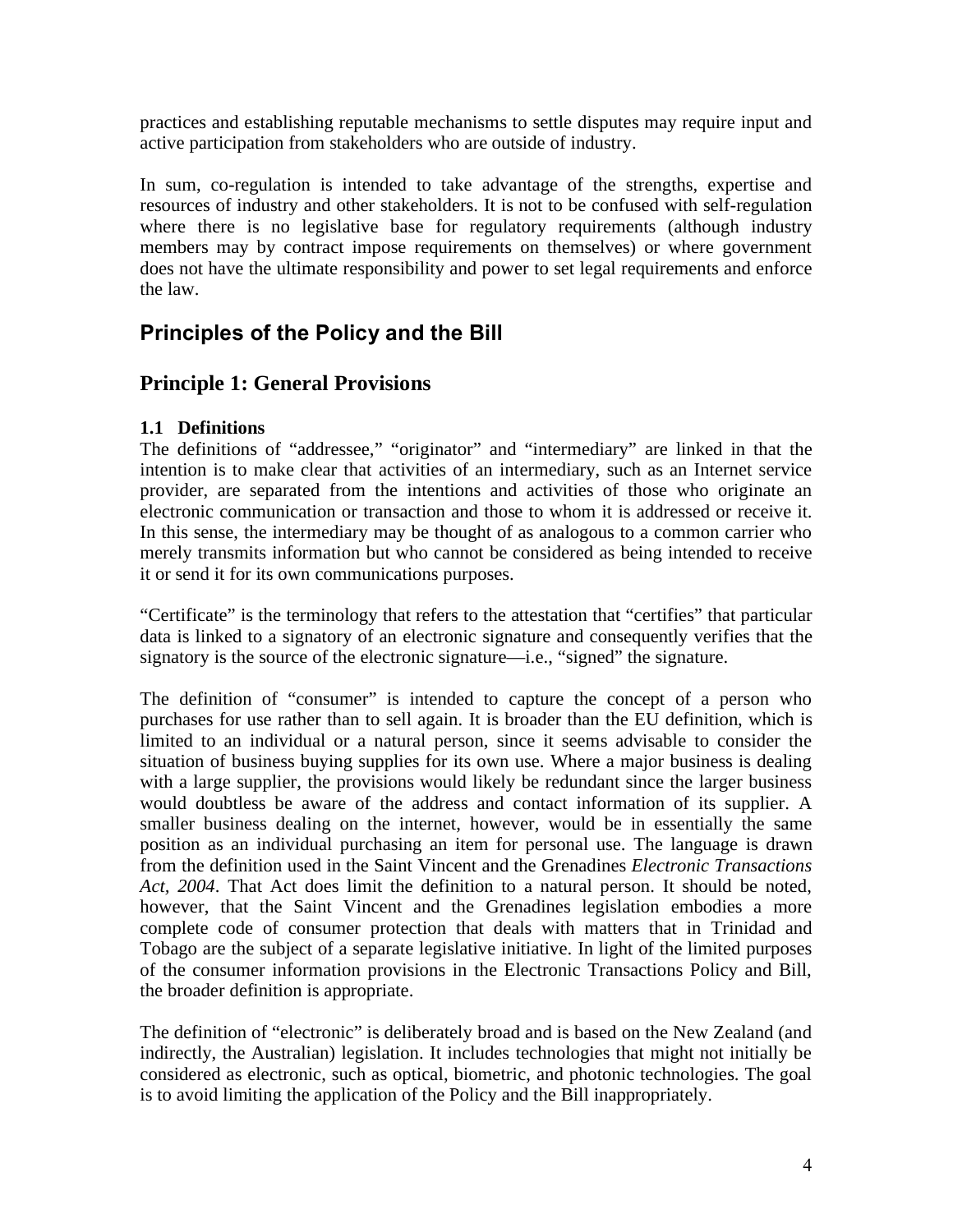An "electronic agent" is not related to the law of agency as it has no legal personality; it is a machine or program using a machine (e.g., computer) that performs a particular communication function without review by an individual at the time it happens. For example, when an individual programmes his email function to send an email automatically replying to an incoming email and stating that the individual is away on holiday, an electronic agent is being used.

"Electronic record" should be read in conjunction with "information" and transaction. The intention is that substantially all electronic transactional/communication activities should be covered by the broad usage.

The term "electronic signature" deals with the basic functions of electronic signatures. In some jurisdictions, there are qualifiers that in this Policy and Bill are placed in the text to indicate criteria of reliability and integrity, but which are not in themselves necessary for a definition. By not including them in the definition, the essential concept of an electronic signature maintains the flexibility to allow persons to choose the level of reliability and integrity that suit their purposes, subject to legal requirements.

The terms "originator," "addressee" and "intermediary" are drawn from the UNCITRAL Model Law and are reflected in language used in a number of jurisdictions. See commentary above regarding "addressee."

"Information" and "record" are also defined broadly and intended to capture all forms of electronic communication.

The concept of a "public authority" is drawn from legislation in Ontario, Saint Vincent and the Grenadines ("public authority") and the Trinidad and Tobago *Freedom of Information Act. 1999*, and indicates that both the clarifications provided by the general enabling provisions and the authority provided by Principle 7 in this Policy and Bill apply to non-private entities broadly. Thus an agency or corporation or other entity that is not part of a ministry but that operates in a more independent and arm's length fashion would have the benefit of the legislative protections and authorizations. The intention is that the definition could be further refined by order of the Minister to ensure clarity, for example, where a mixed enterprise corporation was created. The specific language is drawn almost entirely from the *Freedom of Information Act, 1999*. Inclusion of the courts provides specific authority to introduce case management and IT tools that will improve efficiency and effectiveness of adjudication and the court process.

"Signatory" relates to a natural person who signs an electronic signature. Like a handwritten signature, it is done by a human being, although it may be done on behalf of a corporation or other form of person (e.g., a trust, partnership, other body corporate) by an authorized natural person. This allows the linkage of authenticity and authorization to continue, although in a technical sense one might assign an electronic signature to a corporation or other institution or even to an electronic agent since the physical act of signing and the physical attributes of a handwritten signature are absent. At this point in time of the evolution of electronic signatures, however, it seems advisable to continue the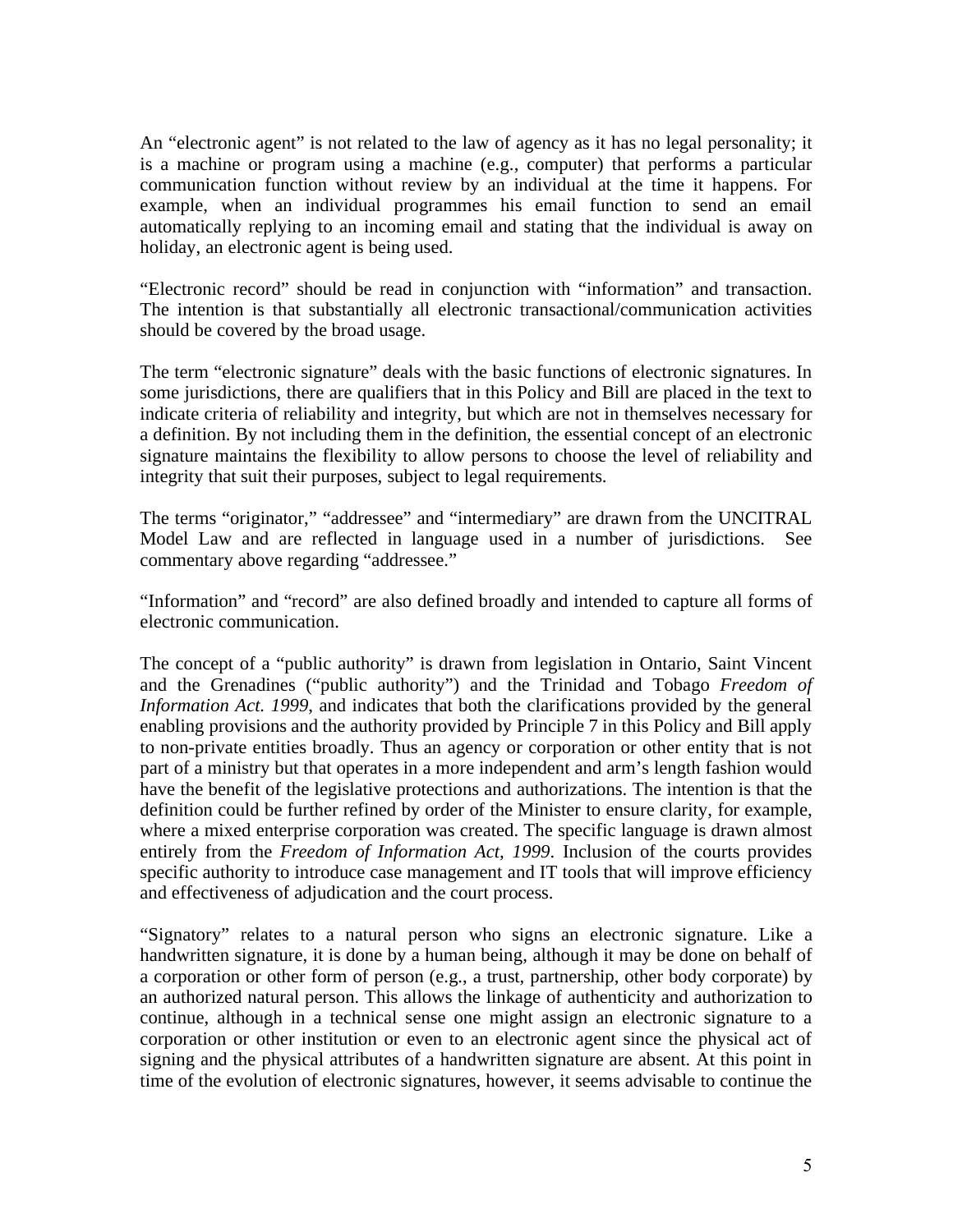human linkage to better protect the integrity of the process, although the technical neutrality will continue since this does not otherwise limit the technology to be used.

The term "transaction" is broad, but not so broad as to include all possible activities and interactions. It deals with both commercial and non-commercial or personal transactions and the language is based on the New Zealand and Australian legislation. The UNCITRAL Model Law was focused on commercial transactions, but the trend in more recent legislation (e.g., since 2000) has been to deal with both commercial and noncommercial transactions since there did not seem to be any compelling reason to exclude non-commercial transactions or communications from the ambit of the certainty and protection provided by the legislation.

## **1.2 Binding the State**

It is important that the Policy and the Bill apply to the Government of Trinidad and Tobago. The Government will be one of the most important users of electronic documents, not only in the conduct of its own affairs, but also in its role as prosecutor and enforcer of the law in the courts. Effective regulatory systems will use electronic record keeping more often in the future, as well as relying on electronic systems to identify compliance trends. In addition, there are particular provisions (Principle 7) that specifically authorize government to do business electronically, thus enabling the introduction of e-government.

## **1.3 Exclusions**

There are some areas where it may not be appropriate to replace paper documents with electronic documents. Generally, these deal with matter where it may be important to have only one original copy of a document or where the formality of affixing a signature to a document may be considered important, or both. For wills and trusts and powers of attorney, both are important. For centuries the unique character of land as a form has been recognized by requirements that contracts dealing with the sale and transfer of land should be in written form. This provision does not exclude the possibility, however, that an electronic land titles system might be developed—as has been done in a number of jurisdictions (e.g., Ontario, Canada) where the land registry is kept electronically. Even in these jurisdictions, the actual contracts of purchase and sale of real property are written and hand-signed.

Wills or other testamentary documents, powers of attorney and documents dealing with the sale or transfer of real property or land are common exclusions in a number of jurisdictions. Some jurisdictions also include other matters, such as notices to disconnect utilities (particularly in jurisdictions with harsh weather conditions where lack of heat or electricity, for example, could cause extreme hardship or death) or documents dealing with adoptions or domestic agreements (e.g., divorce settlements or separation agreements). The provisions dealing with citizenship, immigration and passport documents are not yet common in legislation of this nature, but have become a matter of concern in light of recent developments with terrorism and identity theft. The emphasis here is then on the ability to produce original paper documents.

An additional exclusion that may be of importance is one that is found in several jurisdictions (e.g., Saint Vincent and the Grenadines, Ontario and British Columbia in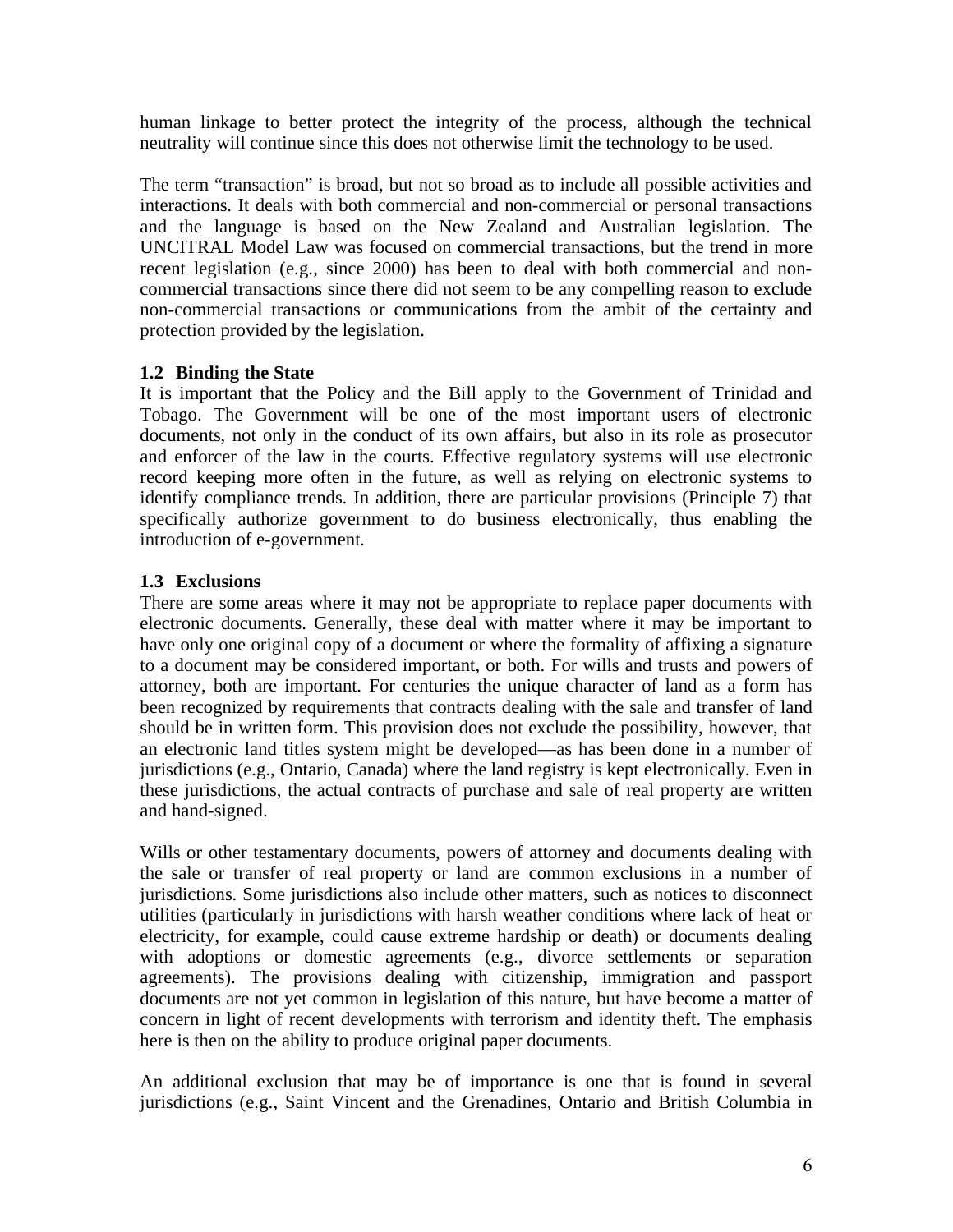Canada, and Singapore): negotiable instruments. The Guide to Enactment of the UNCITRAL Model Law does note that the requirement that cheques be in writing is subject to the Geneva Convention 1931 on a Uniform Law for Cheques. It was felt at this time that this matter deserved some particular attention and consultation and that the provision that would allow the Minister to amend the list of excluded matters would be sufficient safeguard to allow for future refinements, such as the addition of negotiable instruments.

Other matters that are excluded in some jurisdictions include documents dealing with domestic contracts (e.g., pre-nuptial agreements, marriage contracts, divorce and separation agreements and documents relating to adoption). This is another area where additional consultation may be required to determine whether the list should be expanded by regulation.

## **1.4 Removals from the exclusion list**

The intention of the Policy and Bill is that maximum flexibility be retained. Future technology or social change may make the proposed list of exclusions inappropriate and a relatively simple approach to changes, accompanied by appropriate safeguards, maintains that objective.

### **1.5 Voluntary use of electronic transactions**

The general purposes of the Policy and Bill are to enable the use of electronic communication and encourage e-commerce. This provision makes clear that this use is voluntary and while private parties to a transaction may require electronic communication, it is not required by law. In some legislation, there are specific provisions that government may not require electronic communication by citizens with government. This would appear to be redundant in light of the clear provisions that electronic transactions are voluntary and such a provision would not bind future parliaments.

### **1.6 Consent may be inferred**

Consent to communicate electronically need not be explicit but may be inferred from the circumstances. For example, if an individual writes by e-mail or sends a fax to another individual or a company asking for some information, it would be reasonable to infer that the individual has consented to receiving the information electronically. If they send a handwritten letter but provide an e-mail address in the letter, it may also be reasonable to infer that a reply may be sent by e-mail. Allowing consent to be inferred not only eliminates the need for unnecessary communication but also reduces the opportunities for after-the-fact bad faith repudiation. This provision is found in a number of statutes, including Ontario, British Columbia and the Federal Government in Canada, New Zealand and Australia.

### **1.7 Express consent required for government**

E-government is an important part of the *fastforward* strategy and an important part of this Policy and Bill are the provisions that give authority to Government to conduct business electronically. In practice, e-government in the sense of providing services and interacting actively with citizens will be implemented over time. The provision that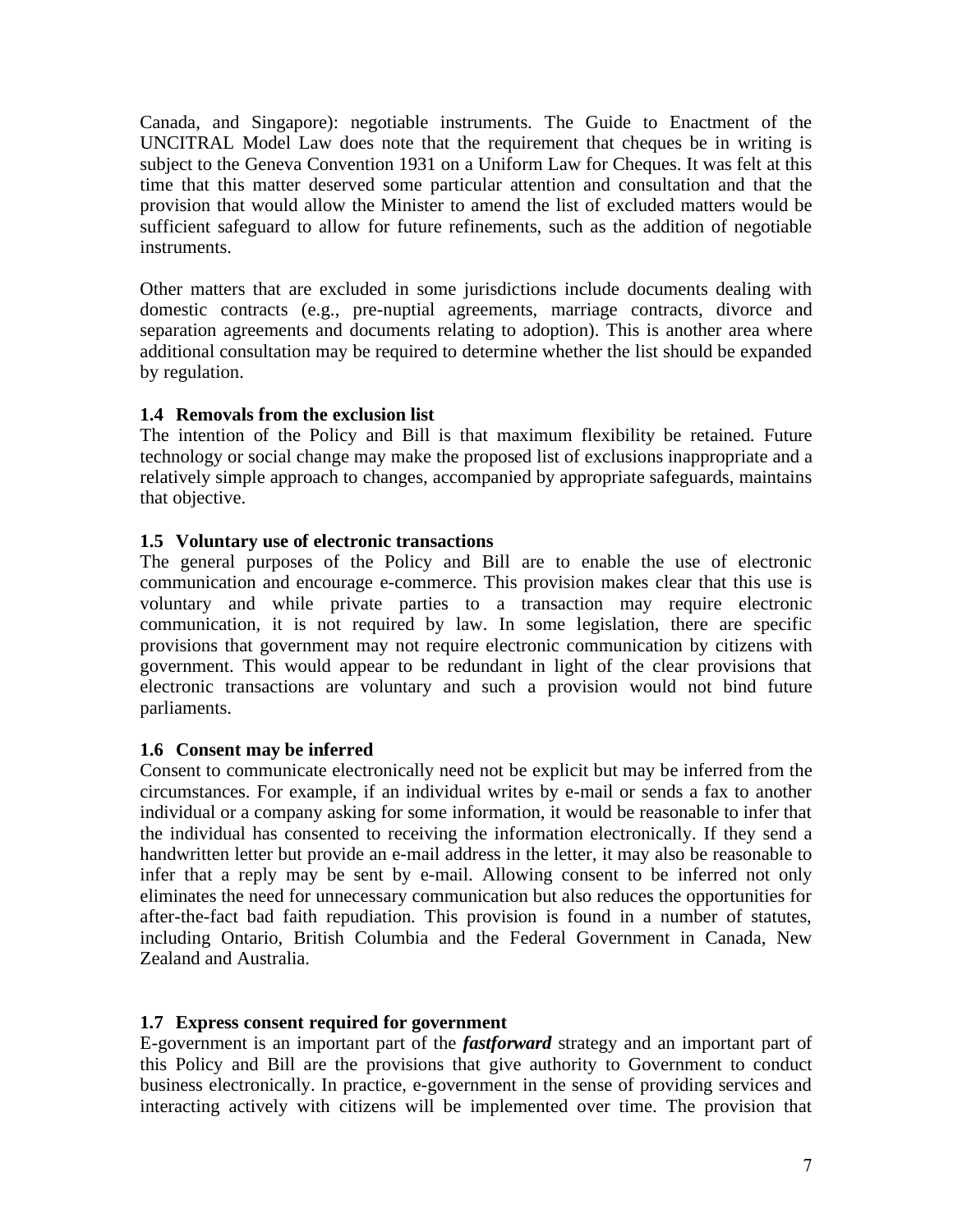express consent is required for government is included so that there will be no confusion about when government is "ready to do business" in a particular area electronically. Citizens will not be able to argue that because government places information on a website about licensing requirements for a new business (as it should as quickly as possible), that it should be in a position to take applications for a licence electronically (as it eventually will be able to do). There will be no question that the provision of information could be considered to imply the ability to do more electronically until government is in a position to positively state that fact. This thus allows government to incrementally implement electronic service delivery and to have greater control over the format with which it will communicate interactively with citizens. This technique of express consent has been used in Canada federally and in Ontario, although the means of communicating willingness to do business electronically have differed. This approach is also used in Saint Vincent and the Grenadines, and Bermuda (in terms of drafting, this provision in Bermuda is associated with the provision binding the Crown, similar to Principle 1.2, above). The Federal Government in Canada will add statutes to a schedule by order as it becomes possible to do business electronically pursuant to those statutes. Since more than one government programme may be authorized by a particular statute, it may be advisable to simply make particular services available online as capacity evolves.

New Zealand is an example of a jurisdiction that has not used this approach but instead has suggested that government departments and other recipients of statutory communications should issue guidelines regarding the form and format of the electronic communications they would be prepared to receive; it could then be inferred that they would not receive communications that did not conform to the guidelines. This approach appears to be less precise than the provisions requiring explicit consent and would place pressure on government ministries to produce guidelines prior to the enactment of legislation.

### **1.8 Certain legal requirements continue**

There are some legal provisions that expressly prohibit electronic communication or that require the display or posting of information in written form. For example, government may require that certain information about the law or about health and safety procedures in the workplace be physically posted in a prominent place. Having this information available in electronic form would not meet the policy objectives of education and readily available information that are provided by a poster. Neither the Policy nor the Bill would change this. Similarly, some legislation might require certain notices to be given to the public in a particular way (e.g., by advertisement in a newspaper). This also would continue. This provision is found in legislation in Ontario and British Columbia in Canada; a similar provision is found in the New Zealand legislation, although the legal requirements that continue in force are scheduled in the legislation.

### **Principle 2: Requirements for Legal Recognition**

This Principle is essentially based on the media neutrality and functional equivalence provisions of the UNCITRAL Model Law and form the core of modern electronic transactions legislation. All the jurisdictions that were examined and formed the basis of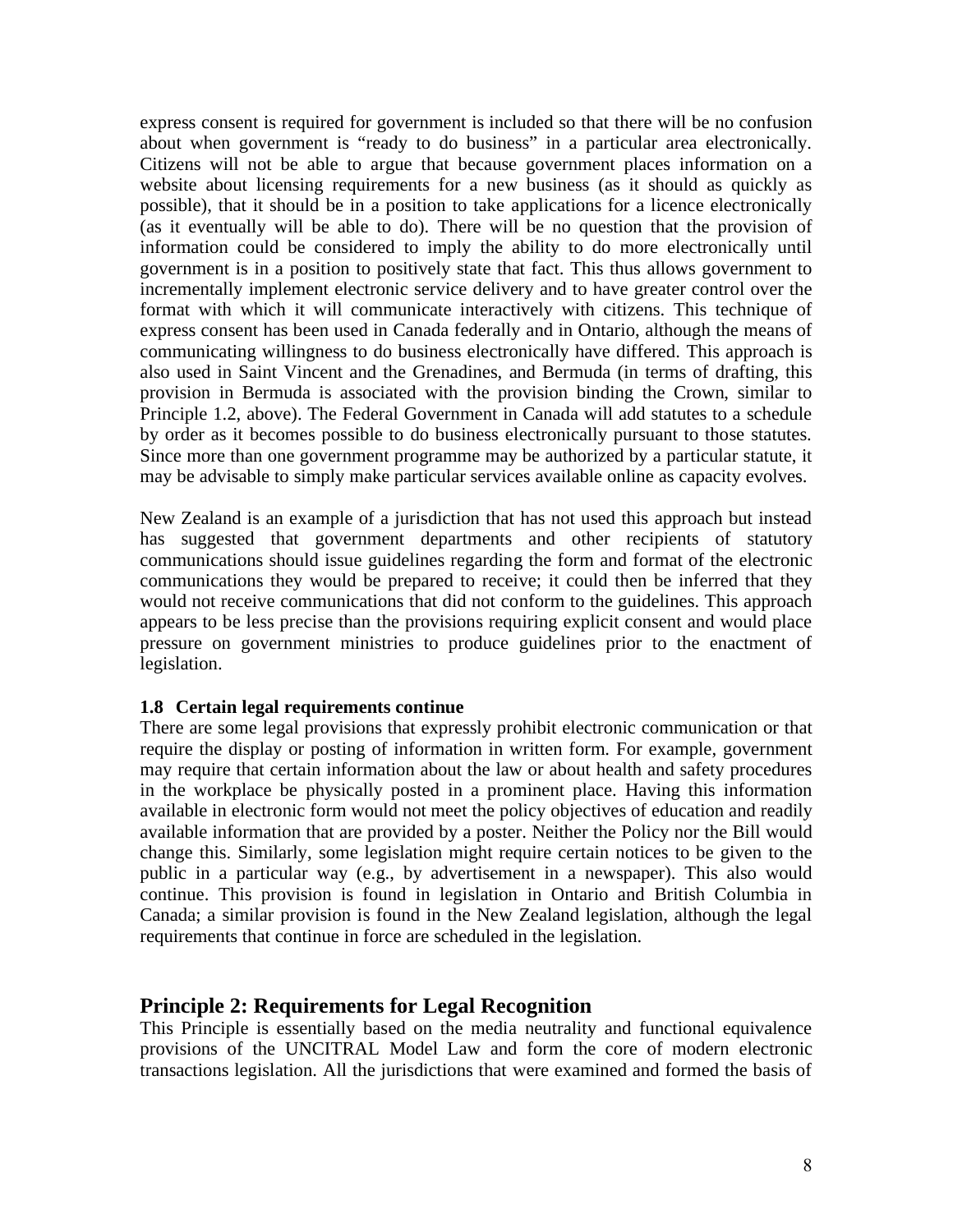this Policy and the Bill use some form of this language, as well as jurisdictions that were not actively used in the preparation of this Policy and Bill.

The Guide to Enactment of the UNCITRAL Model Law on Electronic Commerce sets out the rationale for the functional approach:

The Model Law is based on the recognition that legal requirements prescribing the use of traditional paper-based documentation constitute the main obstacle to the development of modern means of communication….[C]onsideration was given to the possibility of dealing with impediments to the use of electronic commerce…by way of an extension of the scope of such notions as "writing", "signature" and "original", with a view to encompassing computer-based techniques. …[T]he electronic fulfillment of writing requirements might in some cases necessitate the development of new rules….(para. 15)

The Model Law thus relies on a new approach, sometimes referred to as the "functional equivalent approach", which is based on an analysis of the purposes and functions of the traditional paper-based requirement with a view to determining how those purposes or functions served by a paper document could be fulfilled through electronic-commerce techniques….(para. 16)

#### **2.1 Legal recognition of electronic transactions**

This principle states that an electronic document, record or information may have legal effect; that is, the mere fact that it is electronic does not deny it legal effect. It should be noted that this provision does not give any greater importance, security, authority or authenticity to an electronic document, record etc. than might be given to a paper one or to transactions consisting of paper records. Thus, an electronic document may not be admissible in court because its authenticity cannot be proven or the court may determine that the electronic information is otherwise unreliable: it is possible to lie electronically as well as in writing. Similarly, an electronic record may be excluded from evidence because it is not relevant to the proceeding, just as a paper document would be in the same circumstances.

### **2.2 Writing**

A basic function of writing is memory. If an electronic document or record is accessible and can be used for subsequent reference, then it performs the same memory-like function of a paper document or record. The user can retrieve the document, read it, print it, store it, etc. It may be noted here that the electronic record is not necessarily better than a paper one: the Policy or the Bill do not state how long the electronic information has to be usable, although a reasonableness element may be inferred. Just as paper may decay, so may an electronic record. If there are other retention requirements, however, that relate to the electronic document in question (e.g., archival requirements, business record retention requirements), then the electronic record would have to satisfy that rule too to be considered compliant with principle 2.2.

The UNCITRAL Guide to Enactment also notes that writing can be considered the lowest point on a hierarchy of documents that may also be subject to legal requirements for signatures, witnessed signatures and so on. These matters are dealt with in other provisions of the Policy and the Bill, with an emphasis on flexibility for parties to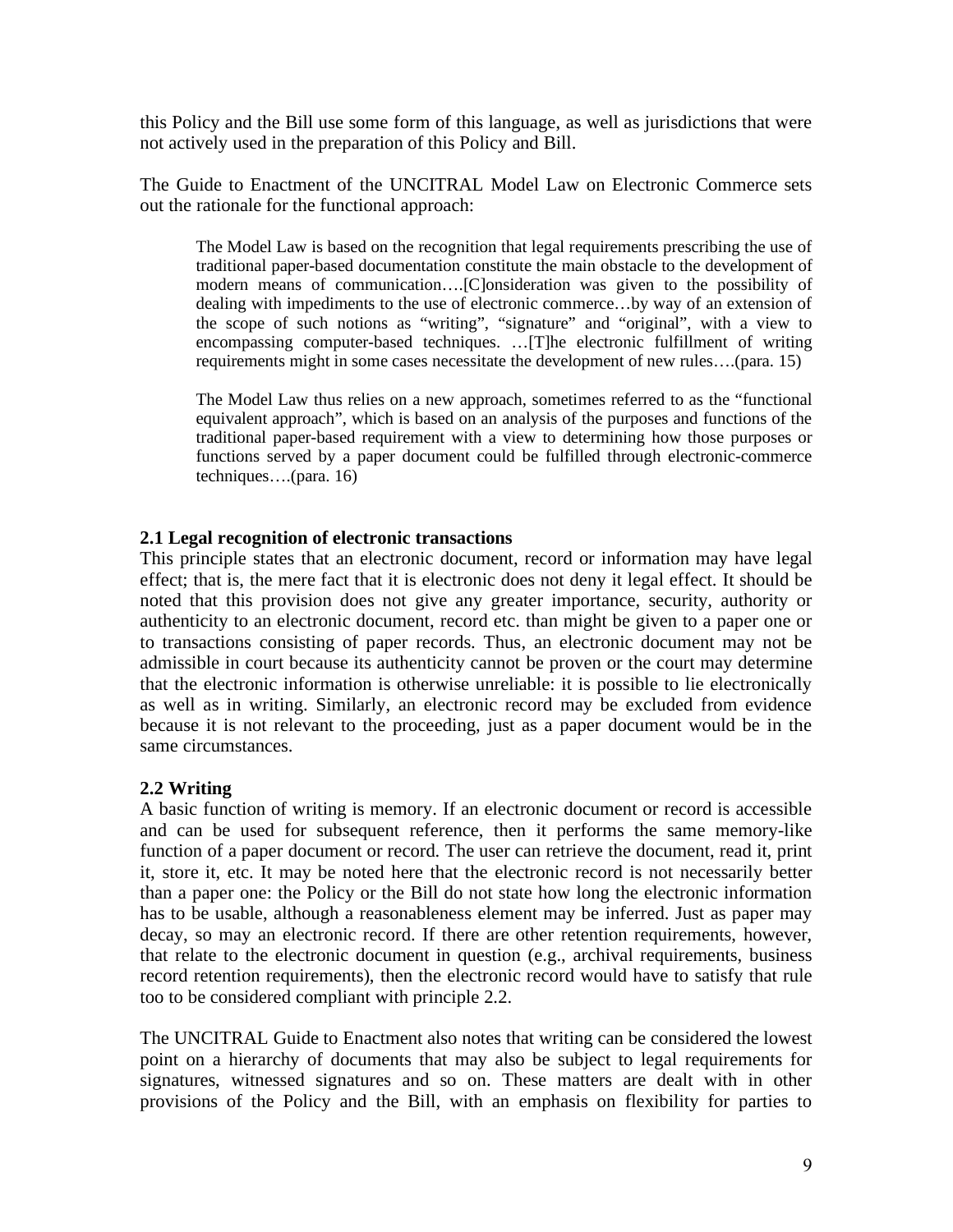themselves decide what higher level of security or authenticity they require or for government to define its requirements more precisely in the electronic context.

### **2.3 Provision of information**

This provision deals with sending of information (to a person who consents to receive information electronically, either explicitly or implicitly) and notes that this requirement can be met through the electronic provision of information. It also provides an elaboration on the provisions of principle 2.2 in that the information must be capable of being retained. It is not enough to refer someone to an electronic source of the information if there is otherwise some legal obligation to provide the information. The main reason for this latter point is that the information on a website may not necessarily be "saveable," printable or otherwise capable of being retained and it also shifts the responsibility that has been imposed by law to search and provide information to the user, who may or may not be able to access the correct information.

### **2.4 Specified non-electronic form**

The emphasis here is on form or format (rather than on public posting as, for example, in the requirements noted in 1.7). Again, remembering that willing to receive the information in electronic form is consensual, the point is to maintain the functional equivalence of the format as well as meeting the retention requirements that are functionally equivalent for a written record (principle 2.2). It should be noted that this provision should not be considered as preventing the use of formatting codes, which are common in electronic data interchange systems. Information can be transmitted as economically as possible by electronic means. The actual display of the information to a human reader, however, should be recognizably the same as the format required by law.

## **2.5 Original form**

The requirements for retention echo those for functional equivalence of a written record (principle 2.2). If "original" is defined as a medium on which information is fixed for the first time, it would be impossible to speak of an "original data message." Multiple originals can be created; hence the principle 2.8, above, that allows one electronic document to serve the function of several paper copies. Again, one looks to the function of the requirement for original documents. In some cases, where there is truly a need for a single document that is an "original," the Policy and Bill exclude those documents from the application of the Policy or Bill (e.g., wills). In other cases, however, the requirement for an original has stemmed from a need to ensure that the information in a document is unchanged and therefore reliable. In a paper-based environment, original documents are demanded in order to lessen the likelihood that they have been altered in some fashion, which is easier to detect in an original document. There are, however, technical means of ensuring the integrity or "unalterability" of an electronic document or record. These specific technical means are almost certain to evolve and, following the requirement for technical neutrality, the Policy and Bill only look to the functional equivalent or outcomes. These are elaborated below in the next two principles for greater certainty and reflect, among other matters, some existing caselaw dealing with the introduction into courts of electronic documents or records.

## **2.6 Whether information or a record is capable of being maintained**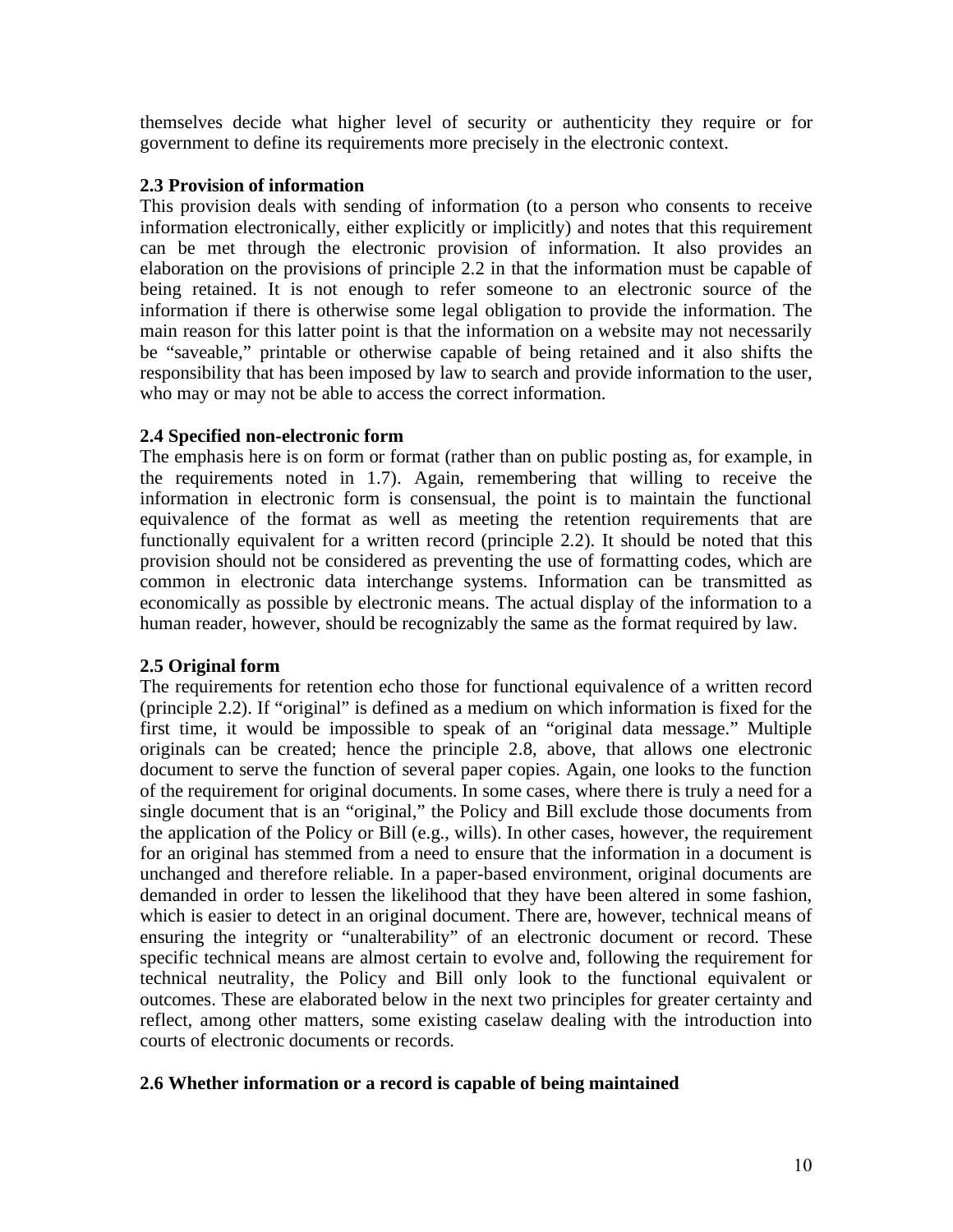This principle is fairly clear; a record or information must be, for example, "saveable" or "downloadable" and "printable." There is no specific technical requirement, however, consistent with technical neutrality, so the concepts of "saving" and so on are not specifically enshrined in the Policy or Bill. How the user of the information chooses to maintain it may depend on other requirements, such as record retention rules.

### **2.7 Criteria for integrity and reliability**

Integrity refers to the information or the record not being altered or having data missing and emphasizes the importance of integrity of information for consideration of its originality. Reliability refers to the capacity of persons, including the courts, to rely on a record or information for various purposes. As with real life transactions, different levels of reliability serve different purposes: an individual will be far more concerned with the reliability of his bank account statement than with less important documents and the standards of appropriate security, assurances that the right information is attached to his identity and so on will be higher with financial records than they might be of a record of a video store rental, for example.

In drafting terms, the elaboration of the criteria for integrity and reliability may sometimes be found within the provisions relating to originality. The separation of the provisions is used in several Canadian jurisdictions, such as Ontario, and makes for easier reading of the concepts.

## **2.8 Copies**

This provision simply reflects that fact that the recipient of an electronic record can print out as many copies as he or she chooses: to push the "send" button several times is unnecessary for the person who is providing the copies, as would be mailing multiple copies of an electronic disk.

### **2.9 Electronically signed message deemed to be original document**

The media neutrality principle of the Model Law is not intended to change the substance of existing law. It is only intended to ensure that the law is equally applicable to paper and electronic records. In the Model Law, and in some jurisdictions, this provision includes the requirement that the signature must be as reliable as appropriate in the circumstances. At common law, signatures did not in themselves have to meet a particular test of reliability—a signature could be a handwritten name, a mark, a fingerprint etc. Parties to a transaction had the freedom to determine the appropriate form of a signature that might be required in a given transaction and this type of freedom is established for most situations in the provisions dealing with electronic signatures, below.

It is also important to distinguish between basic legal requirements, such as may be established by the Bill, and prudent business practices. The common law and the Bill would allow considerable freedom in determining the form and type of electronic signature that might be required for a given transaction. Parties to a contract, however, may have very distinct views about what may be appropriate, as may financial institutions and other suppliers of goods and services. Banks may be appropriately reluctant to allow people to sign cheques with a penciled X, and may want to have a more elaborate form of electronic signature for certain electronic transactions. While PIN numbers—a form of electronic signature--suffice for bank machines when combined with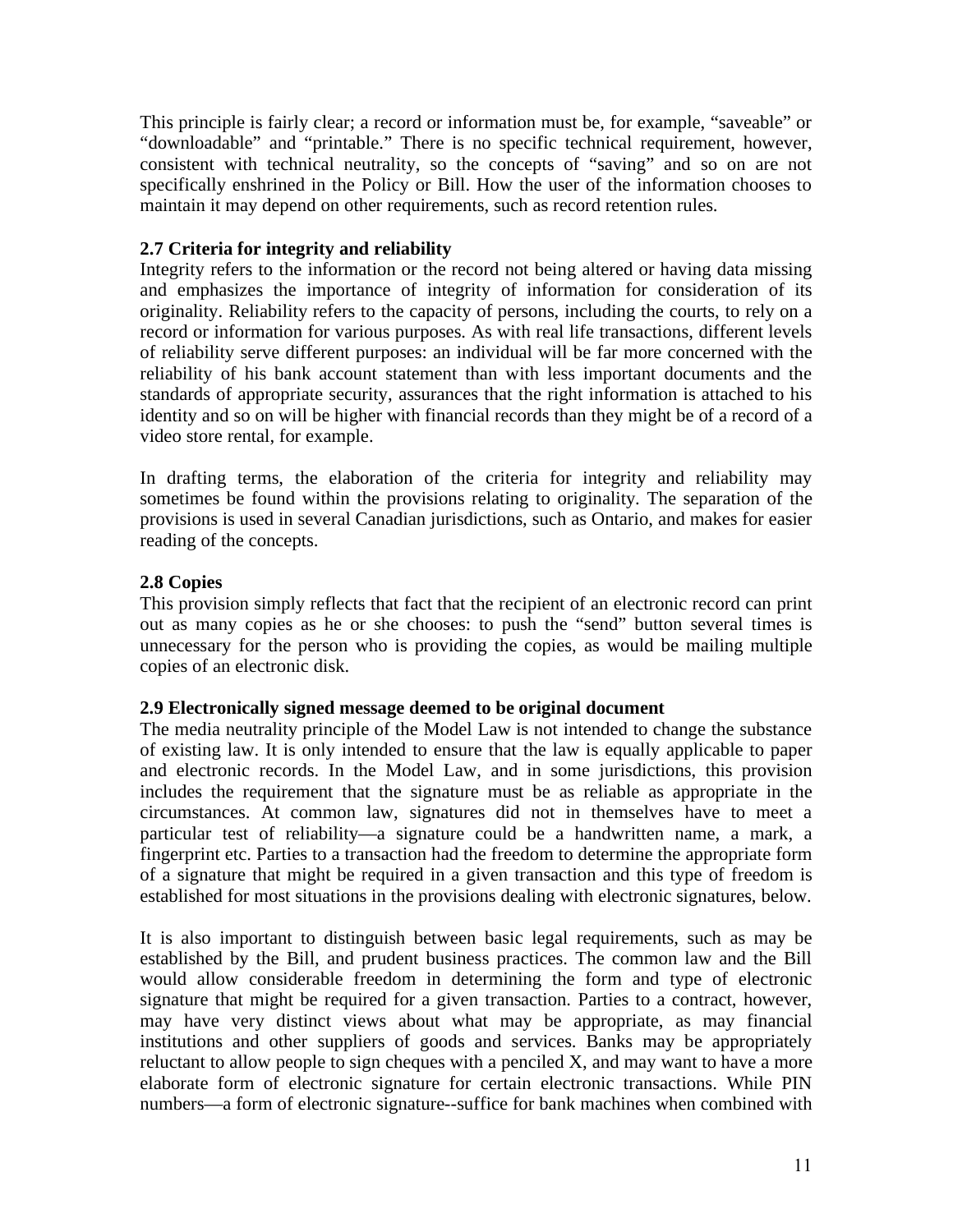a type of "smart card"—another potential form of electronic signature, there is a limit to the amount of withdrawal that may be made from an account. The provisions dealing with electronic signatures allow for more reliable and secure forms of signatures that can be required as appropriate.

This provision should also be read in conjunction with the definition of "electronic signature," above. If the association with a person is demonstrated and the intent to sign is demonstrated, the signature will be valid, as is true with a handwritten signature or mark on a paper document. These elements have to be shown in order to meet the definition of "electronic signature."

### **2.10 Retention of electronic records**

This provision is consistent with the media neutrality of the Policy and Bill. It has no effect on time provisions etc. in the current law.

### **2.11 Admissibility and evidentiary weight of electronic records**

This provision provides greater certainty with respect to the media neutrality of the law regarding electronic records and expands on the concepts set out in principle 2.1.

## **Principle 3: Contract Formation and Default Provisions**

Most of the provisions of Principle 3 are also drawn from the UNCITRAL Model Law, although some matters, such as place of residence, are not since it reflects the broader scope of the Policy and Bill to include non-commercial transactions. In fact, businesses are already actively engaged in e-commerce, but these provisions provide greater certainty and set out default rules that may be useful in particular circumstances. Parties to a contract are free, of course, to set out their own rules regarding time and place of communications, means of communications, the jurisdiction under whose laws the contract is to be interpreted or enforced, arbitration clauses and so on. The default provisions are intended to apply only when parties have failed to include these matters in their agreements.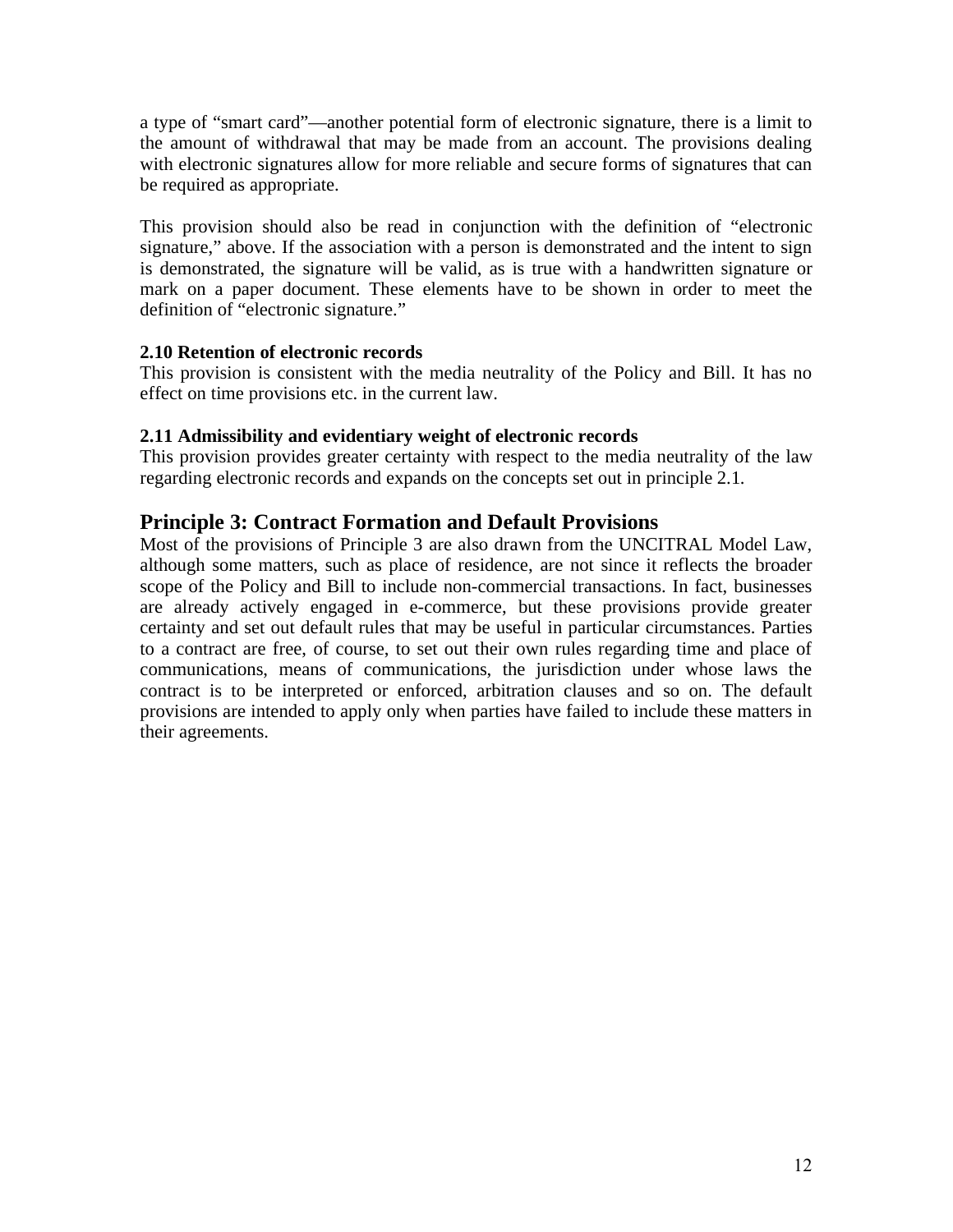### **3.1 Formation and validity of contracts**

This is simply a more specific expression of the principle set out in 2.1 and is consistent with the media neutrality of the Policy and Bill. It covers not only the actual terms of the contract but also the representations and other information that might be exchanged in the course of negotiating a contract. This provision does not mean that an electronic contract is automatically valid, but only that it will not be invalid merely because it is electronic. It may still be invalid due to any of the reasons that a paper-based contact may be invalid. Indeed, there may even be some situations in which the use of electronic communication may contribute to invalidity, e.g., using a hyperlink to communicate a vital and material fact may not be considered a sufficiently clear communication, depending on the situation, sophistication of parties and so on. But the underlying issue of contract law dealing with the basic agreement on the terms of the contract is not changed.

#### **3.2 Electronic expression of offer or acceptance**

This provision deals with one of the real issues in electronic contract formation: what type or form of electronic signal may be sufficient to indicate offer and acceptance. While a written offer in an e-mail may provide a fairly clear cut example, it is also possible to express agreement to an offer or acceptance of an offer through some other form of electronic signal, such as touching a computer screen, clicking an icon, responding to a voice recognition device

#### **3.3 Involvement of electronic agents**

Electronic agents (a defined term) can initiate an action or respond to an electronic communication without human intervention at the time of initiation or response. It is possible for two or more electronic agents to communicate and carry on a transaction. It is important to note that the term "agent" has nothing to do with the law of agency; as machines, they have no legal personality. The term is, however, well established. Principle 3.3 makes it clear that it is possible to form a valid contract using electronic agents on one or both sides.

#### **3.4 Errors that occur while dealing with electronic agents**

This provision is intended to deal with "keystroke" errors. Electronic agents, being only machines, may often not recognize keystroke errors. Very often to prevent such an error, individuals communicating with an electronic agent are asked to confirm their action for example, clicking on an "OK" button on the bank machine or clicking an "I agree" icon on a computer or re-entering the information a second time to confirm it. The Policy and the Bill do not set out any particular form of correction that should be made available since that depends on the situation and will certainly depend on present and future technology. But since in most case an electronic agent cannot recognize an "oops," it is appropriate to provide some form of correction mechanism or protocol. If the procedures set out to correct the error are followed, then the contract made in error is not enforceable. If, however, the party making the error has benefited from the contract by, for example, accepting and using a product, then the contract would be enforceable since that party would be considered to have adopted the terms of the contract even if originally made in error.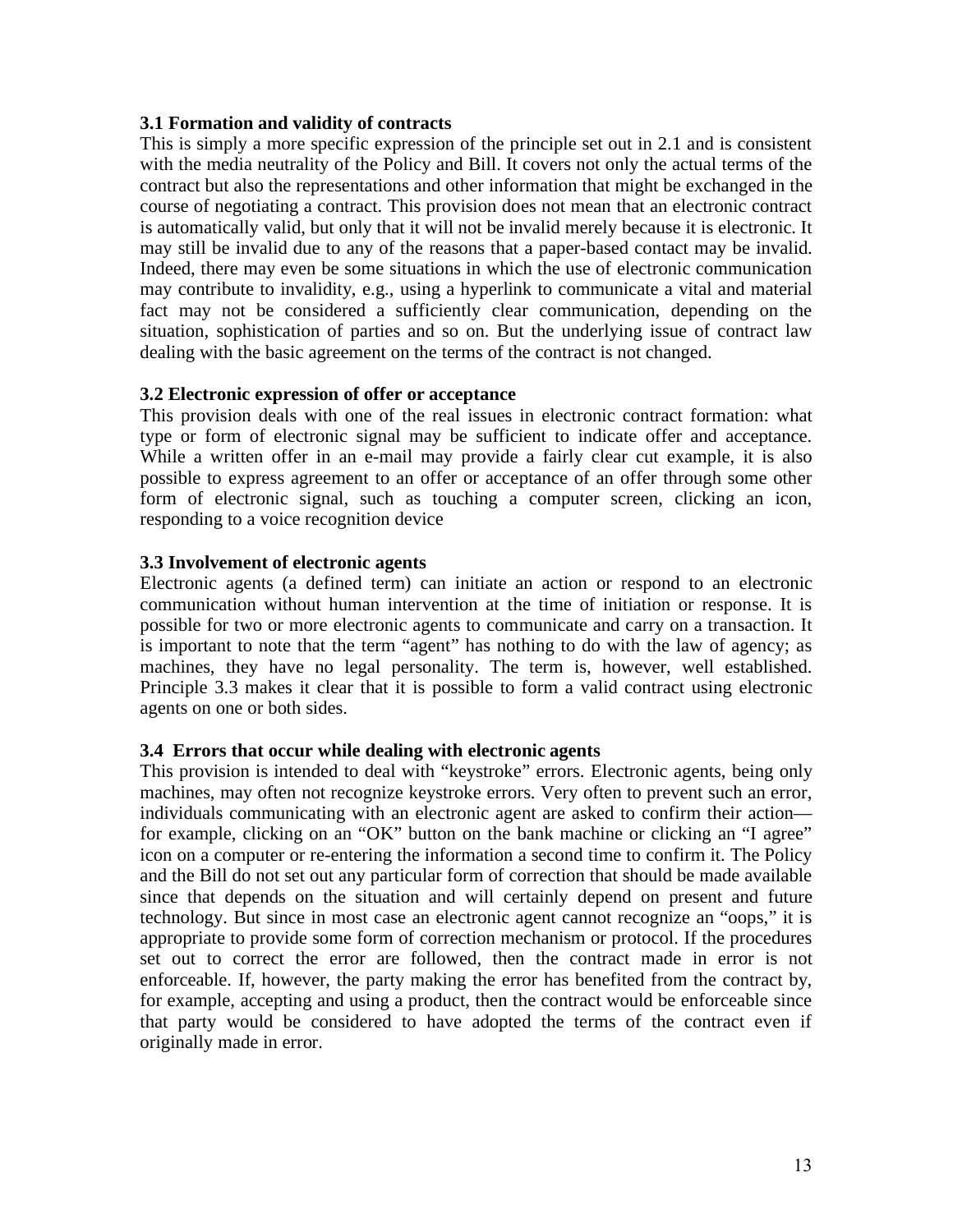If there is no mechanism or protocol to correct the error, then the contract is unenforceable—again, unless the party making the error has received a material benefit from the contract.

### **3.5 Attribution of electronic records**

Implicit in this provision is the concept of authorisation: the person sending the record electronically either did it personally or authorised the sending of the record. This essentially reflects existing law of contracts and agency. The provision is a simplified version of the language of the UNCITRAL Model Law, which in turn was based on the UNCITRAL Model Law on International Credit Transfers, which defines the obligations of the sender of a payment order. The provision is intended to apply when there is a question of whether a data message was really sent by the person indicated as being the originator. In the case of paper-based communication, the issue would arise as a question of a forged signature. In electronic communications, an unauthorized person may send the communication, but the authentication by code or encryption (e.g., electronic signature) may be accurate. The purpose of this provision is not to assign responsibility but to provide a rebuttable presumption that in certain circumstances a data message is considered the message of the originator.

### **3.6 Acknowledgement of receipt of electronic records**

Electronic transmissions can often not indicate a guaranteed receipt of record. Parties may wish to request or require acknowledgment of receipt. It should be noted, however, that acknowledgment in and of itself does not guarantee that the communication has not been altered in some fashion either deliberately or accidentally. Secure communications are a separate issue, as is the difference between acknowledgment of receipt and agreement with the contents of a communication. Acknowledgment of receipt of an offer and acceptance of the offer are a matter of contract law and are not intended to be changed by this provision.

### **3.7 Time of sending of electronic records**

Electronic communication is treated as being sent when it leaves the control of the originator, that is, when the originator can no longer prevent the transmission of the record or information. For example, an individual using email attached to dial-up or highspeed connection to the Internet would send an email when hitting the "send" button and the message leaves the computer. When a computer is attached to a corporate network, the record or information is sent when the email leaves the relevant network; this is typically when it leaves the corporate mail server and enters an Internet Service Provider's server. If the originator and addressee are on the same system (e.g., within an office), then the record is deemed sent when it becomes capable of being accessed by the addressee.

### **3.8 Time of receipt of electronic records**

Electronic communication is treated as being received when it enters the computer system that the addressee has designated for receiving messages or that is generally used for messages of that type. If, for example, a company has a particular email address for dealing with customer complaints and another for dealing with orders for goods, then the message is treated as received when it reaches the appropriate address.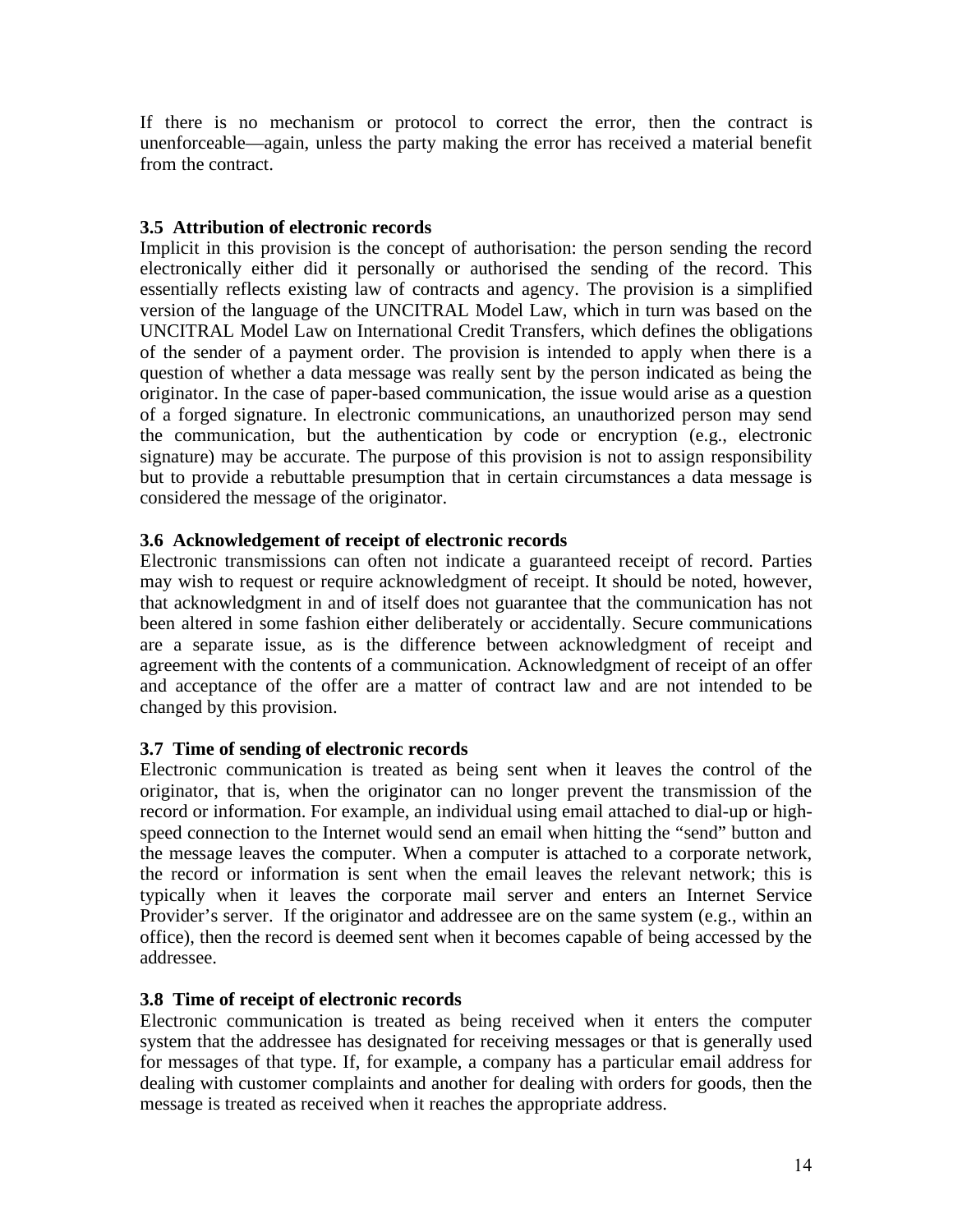It may be noted again that these are default rules and do not necessarily represent prudent business practice or the approach that many people take in doing business. It continues to be good business (and personal) practice to ask that the addressee acknowledge receipt of a communication when the matter is important; see principle 3.6.

It should also be noted that this provision does not require that the electronic record be necessarily intelligible to the addressee. There are situations in which an encrypted message may be sent and considered as received even though decryption may occur later or not at all (the Model Law mentions some circumstances in which encrypted data is transmitted to a depository for the sole purpose of retention in the context of intellectual property disputes).

A data message should also not be considered as sent if it cannot enter the system; an addressee is not under an obligation to keep a system functioning at all times.

### **3.9 Place of sending and receipt**

This default rule is important since it may not be obvious from where a communication is sent. The basic rule is that a communication is sent from a place of business. This provision also clarifies a situation when an employee of a company may travel and send emails from any number of locations. Those various locations, or the locations of a server or other intermediary, are not relevant to determining the place of sending and receipt.

### **3.10 Place of business**

This provision further clarifies the rule regarding place of business as the place of sending and receipt. Where an address has more than one place of business, then the place of business associated with the underlying transaction is the location. The "underlying transaction" is intended to refer to both an actual commercial transaction and one that may not be completed. As an example, if the Port of Spain-based subsidiary of a US company entered into a contract or negotiated with a supplier in Grenada, the place of sending or receipt with respect to the Port of Spain company's communications would be Port of Spain, although the company may have multiple locations across North America and the Caribbean. If there is no transaction as such, but merely a communication, then the location of the principle place of business of the originator or receiver of the communication is the place of sending and receipt. For a corporation, the principle place of business generally refers to the head office.

### **3.11 Habitual residence**

The Policy and Bill are intended to deal with transactions and communications that are non-commercial, as well as those between consumers and businesses. Where there is no place of business on at least one side of the communication or transaction, then a residence becomes the relevant criterion.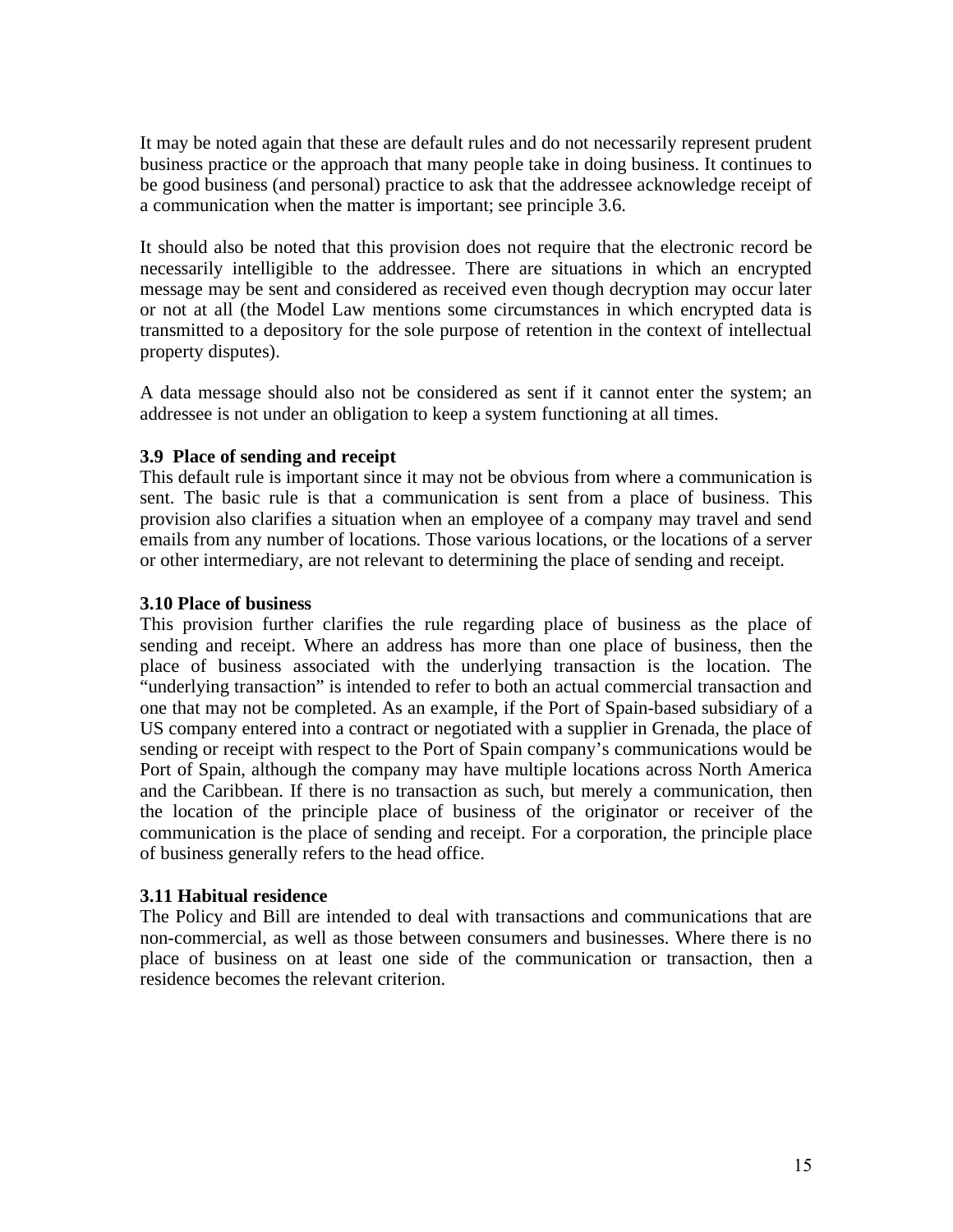## **Principle 4: Electronic Signatures**

### **4.1 Electronic signature**

 Electronic signature is a defined term and the definition used in the Policy and Bill is a straightforward explanation of the technical nature of an electronic signature. Thus, the definition itself does not impose any qualifications on the reliability or security of the signature and allows persons the flexibility to choose the level of reliability and security they prefer—taking into account the fact that a court may find that the form of signature chosen was inappropriate in the context if they wish to enforce the agreement to which the signature attests.

### **4.2 Minimum standards for electronic signatures**

The provisions in principle 4.1 set out the flexible criteria that may be applied when the law requires a signature. In some legislation (e.g., the Canadian Federal Act dealing with electronic documents), the different situations, such as a witnessed signature, a notarized signature and so on are set out in sections with the accompanying reliability and security requirements. The format chosen here is more flexible and more easily allows for both distinctions in the forms of signatures, the nature of future technology and an expansion of categories of records to which particular forms of signatures might be attached. This provision should be read in context with Principle 4.3, below and the provision in Principle 4.4 that allows the Minister to require particular forms of signatures for specific legal documents.

## **4.3 Reliability and integrity of electronic signatures**

This provision elaborates the concepts of reliability and integrity in the context of electronic signatures. These provisions are used widely in jurisdictions throughout the world that use a technology-neutral approach. In this Policy and Bill, these characteristics are associated at their strongest with a more secure type of signature designated through the provision of an "accredited certificate," below at Principle 4.4.

### **4.4 Regulations regarding electronic signatures**

This provision provides the government with the flexibility to determine what form of electronic signature may be appropriate in particular circumstances and to adjust the situations in which the "law requires" a particular form of signature, i.e., the flexibility for parties to choose their own form of signature is pre-empted. This may be used particularly in cases where the signatures are required for filings to government to fulfill regulatory or other requirements and is thus an important element in the capacity to effectively implement e-government.

### **4.5 Electronic signature associated with an accredited certificate**

Some forms of electronic signature are more reliable and secure than others and offer greater proof and certainty regarding authenticity. Currently, the more commonly used secure form of electronic signature is the digital signature, which is based on a public key infrastructure (PKI) or public key cryptography. Usually algorithmic functions are used to generate two different, but mathematically related, "keys." One key, known as the "private key," is used to create the signature and the other, the "public key," is used to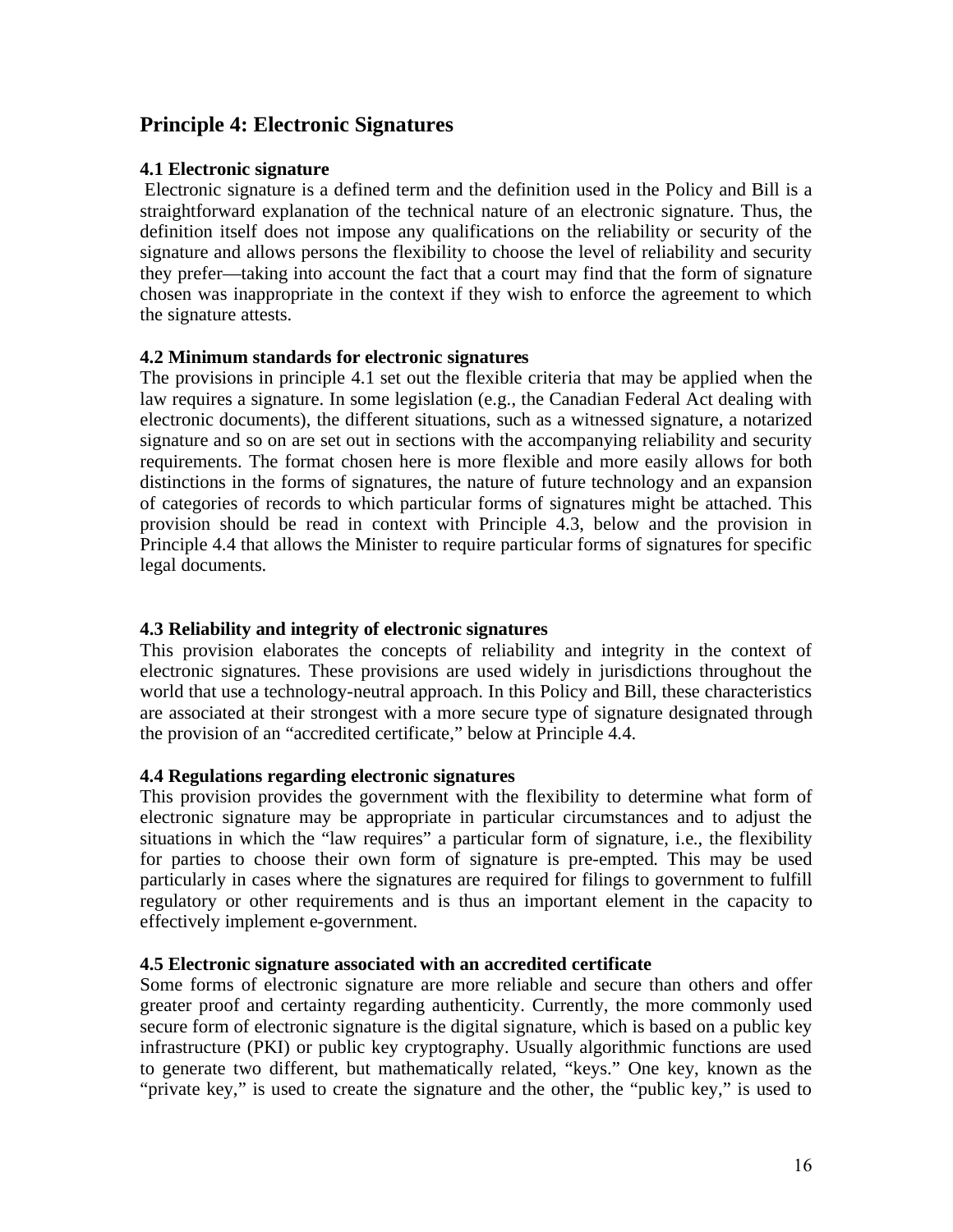verify the signature. The signatory must keep the private key secret since that is the basis for authenticity, although the signatory does not need to know the key but can use, for example, a "smart card" to sign. The public key can be held by a number of people, including public institutions. Attaching the private key to a particular individual or verifying or certifying the relationship between the public key and the private key (and hence a particular individual) is a necessary part of the structure; this function is usually performed by a "trusted third party" who issues a certificate (certification service providers, see below). This is, therefore, the link between the signature verification data and a signatory, and confirms the identity of the signatory. This allows strangers to communicate and authenticate their communications.

In certain cases, such as where digital signatures are used, the certificate will attest to the use of a technology that has a relatively high level of security and reliability. In this case, the certificate is designated an "accredited certificate." This term is taken from the legislation of Bermuda; other jurisdictions speak of "qualified certificate" (Norway); or a secure or enhanced signature (e.g., Singapore) or an "advanced" electronic signature (Denmark). The meaning is generally the same: a level of signature whose technology provides a high level of security and reliability. Consistent with the approach of technical neutrality, the Policy and the Bill do not define the specific technology that meets these requirements (unlike, for example, Singapore which has focused on digital signatures), but only sets out the characteristics of the signature (e.g., ensuring that the communication cannot be altered without detection).

Since an accredited certificate is associated with a more secure form of signature, the responsibilities of those who provide these certificates are more onerous.

## **Principle 5: Certification Service Providers**

Certification service providers are in the business of providing electronic signatures and, in particular, of providing the certificates that link signatures with signatories. The regulatory regime described in Principle 5 is co-regulatory and places responsibilities on certification service providers to fulfill certain responsibilities and maintain certain standards of technological and business practice as the reliance on their services increases. In other words, the provider of an accredited certificate, which implies a more secure level of signature, is obliged to meet more stringent requirements. The regulatory structure set out in this Principle is drawn from those used in Sweden, Denmark and Norway. Among other matters, it reflect the reality that the technical capacity to realistically regulate in a quickly changing and technically sophisticated environment is almost certainly lacking in government. To pretend otherwise is to court a finding of liability for regulatory negligence and to undermine the credibility of the regulatory structure in general.

### **5.1 registration**

Under this regulatory scheme, there are no onerous regulatory requirements imposed those who wish to offer the service of certifying electronic signatures. This is consistent with the approach taken by the European Union (EC Directive on a community framework for electronic signatures) and is also consistent with the elements of the Electronic Transactions Policy that seek to avoid the imposition of non-tariff trade barriers and unnecessary regulatory requirements in the provision of certification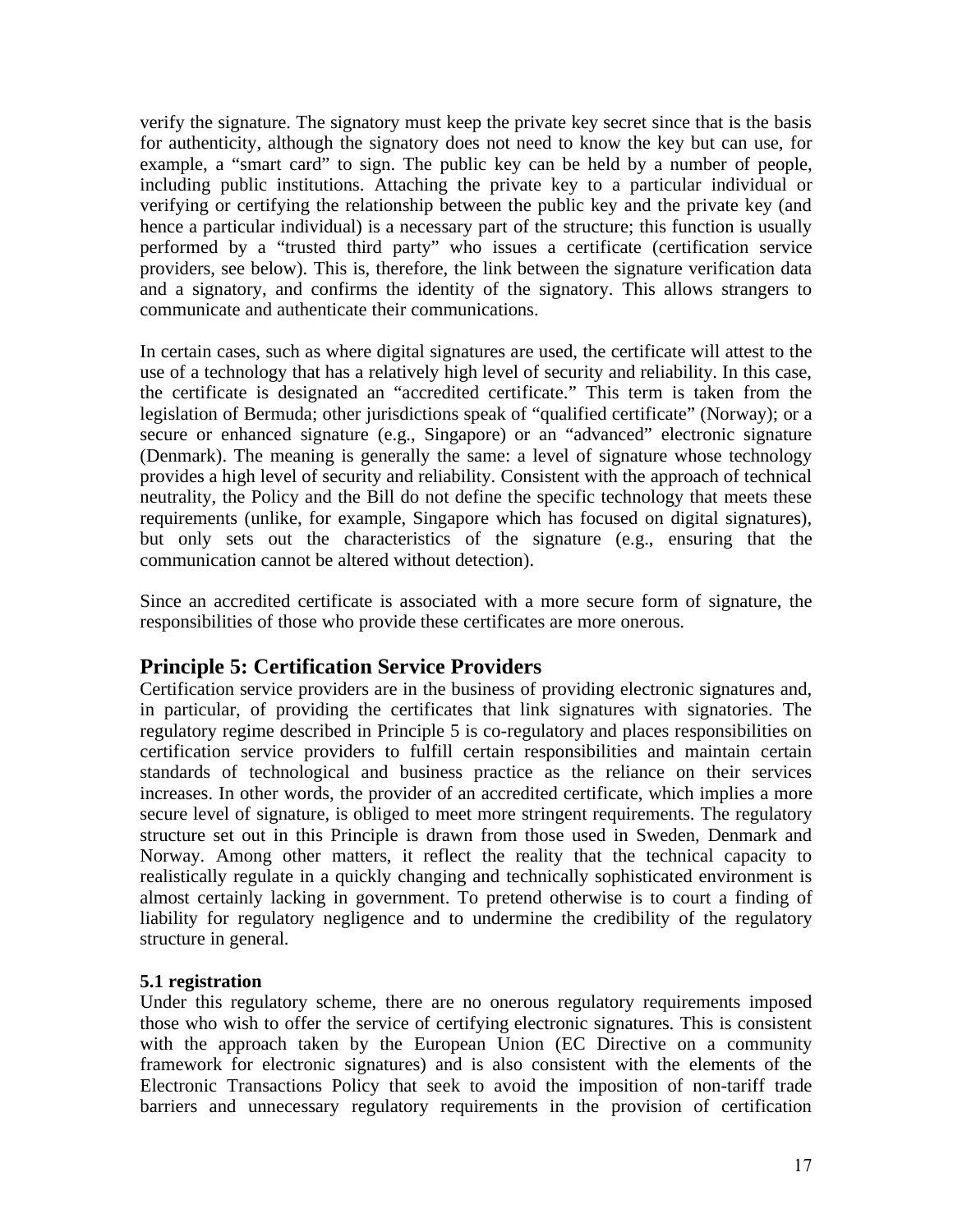services. It also reflects the reality that there currently exist a number of less secure forms of electronic signature, such as PIN numbers or passwords, that are used in a variety of minor transactions, such as checking the number of points in an airline plan or purchasing an item on eBay. There is no intention in the Policy or Bill to impose unnecessary regulatory requirements in these situations.

Where, however, a person wishes to set up in the business of providing electronic signatures in Trinidad and Tobago, that fact should be registered. The type of information required is intended to be minimal and include such matters as address, names of officers and directors if it is a corporation, and other contact information. The Minister by order can specify what information should be required for a registry.

The registration may be done with the Minister (i.e., the Ministry) or with a body to which this responsibility is delegated by the Minister by order. The intention is to provide flexibility in the choice of institution to which this responsibility is assigned. For example, it may be appropriate that the Telecommunications Authority of Trinidad and Tobago carry out this responsibility. It may also be appropriate that if an Office of a Data Commissioner or an Information and Privacy Commissioner is established pursuant to the Policy and Bill dealing with Data Protection (which will complement this Policy and Bill), that organisation would be appropriate locus of responsibility. Or it is possible that at some point industry organizations may develop that are sufficiently sophisticated, wellfunded and credible to take on these responsibilities. In any event, the Policy and Bill allow for flexibility as the environment, and perhaps the nature of the responsibilities, change.

### **5.2 Registry of certification service providers**

The registry is intended to be a public document. At the most minimal, it provides the public—potential users of the services—with some basic information about the service providers. Where the certification service providers provides an accredited certificate and has therefore filed the information requirements listed below at 5.3, that fact should also be noted. This provides an element of consumer protection by allowing the user of the services to know that the service provider has at least met certain minimal regulatory requirements. It does not, however, indicate that they continue to be in compliance with these requirements and the fact of the registry does not imply that the Government warrants in some way that they are.

### **5.3 Requirements for a certification service provider that provides an accredited certificate**

These requirements are a compilation of the minimal requirements to ensure the integrity, security and credibility of a more secure level of electronic signature. These are found in legislation in a number of jurisdictions, including Bermuda. These can be elaborated by order of the Minister. For example, in Bermuda, the "Certification Service Providers (Relevant Criteria and Security Guidelines) Regulations 2002" provide 50 pages of technical requirements that, among other matter, require compliance with the IETF (Internet Engineering Task Force) and European ETSI/CEN standards, in addition to various ISO/IEC standards, including the best practices management systems standards such as ISO/IEC 17799. These matters can be considered by the Minister pursuant to the Policy and Bill, but may initially also be suitable for a code of conduct developed by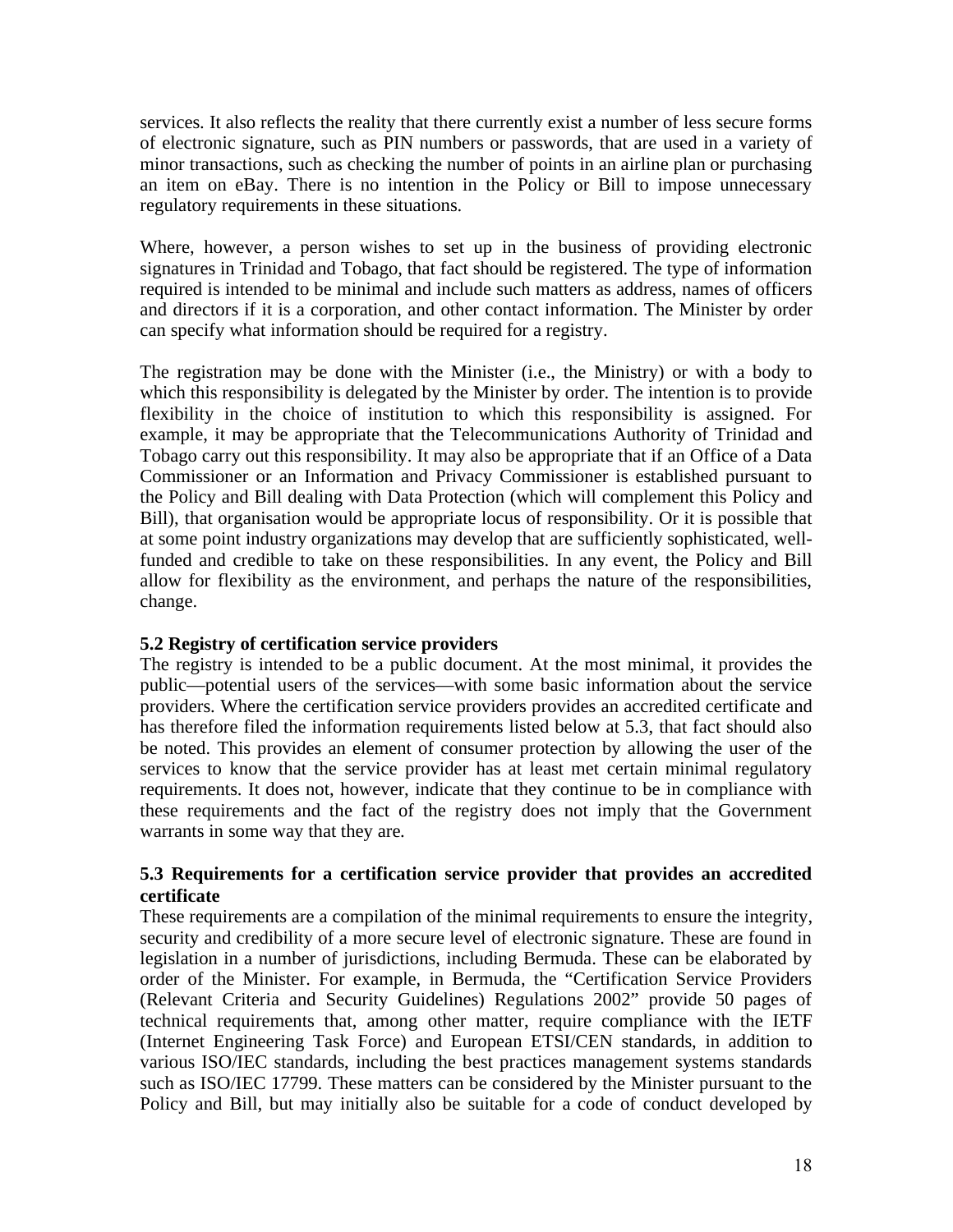either industry organizations or adopted from existing codes of conduct and application of the ISO/IEC quality management standards. Compliance with ISO and other quality management standards is usually certified by an independent third-party and the Minister may want to further follow the Scandinavian model by requiring a third-party audit of compliance and the filing of the outside auditor's report with the information required under 5.3.

## **5.4 Self-certification of compliance with the requirements for a certification service provided of an accredited certificate**

Self-certification of compliance is commonly used in European regulatory systems, although it can be found in some other areas, including transportation safety, occupational health and safety and environmental regulation. In all cases, it must be backed by a serious enforcement and sanction structure dealing with false or misleading filings. In effect, the regulatory bargain is: "we will give you the freedom and flexibility to ensure compliance and certify compliance and will reduce the regulatory burden on you; in exchange, if you betray the trust placed in you, the sanctions will be sure and heavy." It will be an offence (see below) to provide false or misleading information in self-certifying compliance with regulatory requirements.

The reason this approach was chosen in the Policy and Bill is essentially practical, although it also is consistent with the general approach of encouraging business and not imposing unnecessary constraints on competition or innovation. The practical point is lack of capacity, which has been behind various forms of self-regulation or selfcertification in a number of situations, primarily the financial services industry. In discussing its regulatory approach (which is similar to that chosen here), the Danish Government notes:

The reasons for organising the regulation as an audit-based system in which a major part of the practical regulation is carried out by the external auditor at the certification authorities, are first of all to make use of the experience and competence in the performance of systems audits that already exist in the audit sector. Expert knowledge is required to be able to understand and assess the advanced technology used by a certification authority and the National Telecom Agency does not possess that knowledge today.

Secondly, it will take a great deal of resources to build up extensive governmental regulation, and it is assumed that these will be paid for by the companies subject to regulation. This might deter certification authorities from issuing qualified certifications [note: accredited certificates], which might mean that the quality of the market created for electronic signatures might be insufficient to inspire confidence among consumers, authorities, and companies.<sup>1</sup>

The Danish legislation requires the statement of self-certification to include the management and system auditor of the certification authority, a declaration from the certification authority's management stating that its overall data, system and operation security must be regarded as adequate and in compliance with the rules laid down in the

 $\overline{a}$ 

<sup>&</sup>lt;sup>1</sup> Bill on Electronic Signatures—Bill No. L 229, Ministeriet for Videnskab Teknologi og Udvikling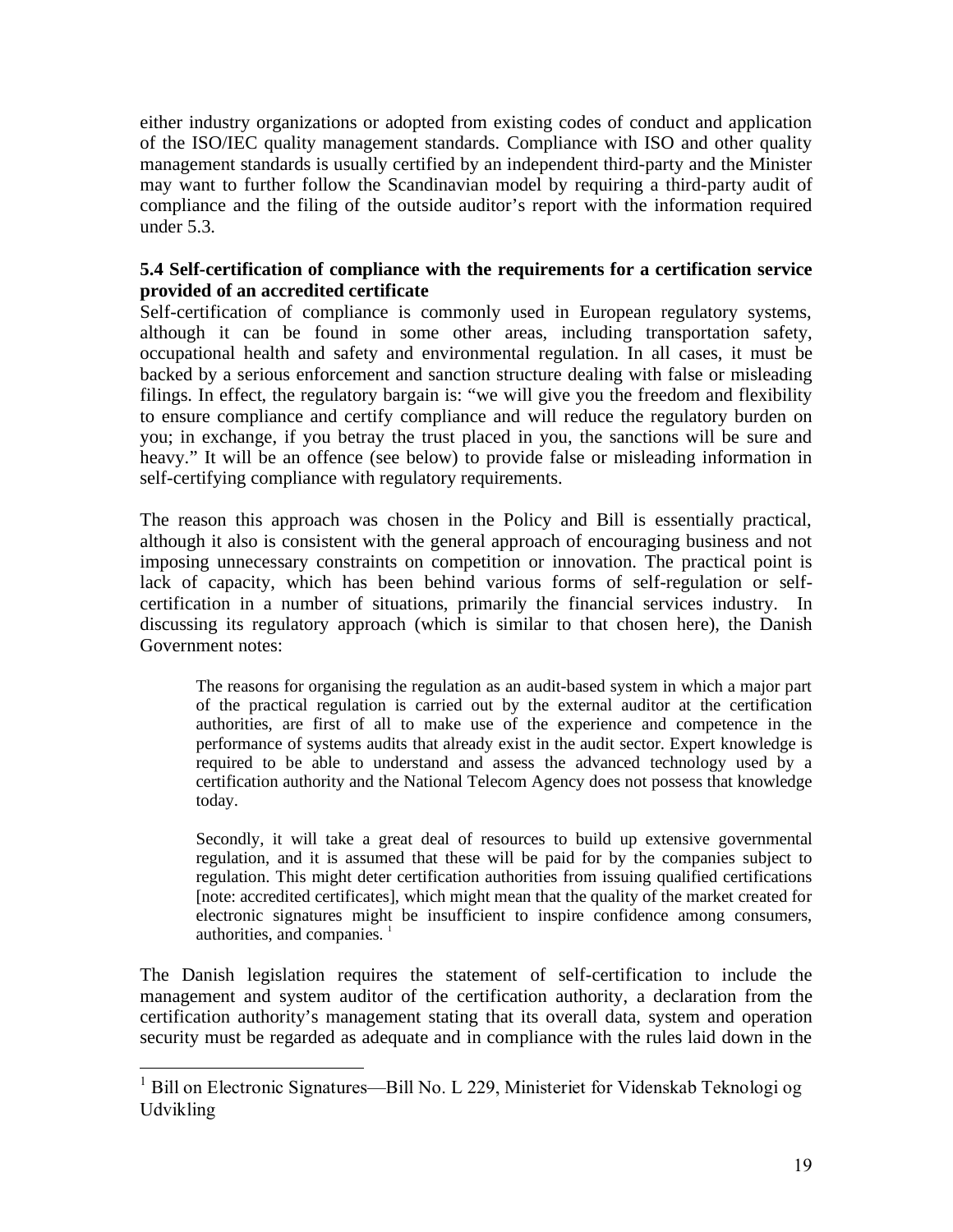Act, and a declaration from the system auditor that these are also to be regarded as adequate. The self-certification structure is therefore underlaid by a third-party independent audit.

### **5.5 Notification of compliance must be renewed annually**

This is also based on the Scandinavian model and ensures that the information held by the Ministry is up-to-date.

### **5.6 Audit by Minister**

A regulatory system that relies on a heavy degree of self-regulation through the implementation of internal compliance systems and reporting must be backed by the potential of a government response. Some call this the "shadow of government." The late American Supreme Court Justice, William O. Douglas, called it the "loaded shotgun behind the door" when he was the second Chairman of the U.S. Securities and Exchange Commission [in reference to his relationship with the New York Stock Exchange]. Whether the Minister or his delegate (see discussion above) undertakes an audit for compliance in response to a complaint or on a random basis, the power to examine the certification service provider regarding the accuracy of the self-certification, the integrity of the compliance systems and the quality of service being provided to clients is crucial. An audit could also be used to ensure that the information provided in the registration is accurate and up-to-date, although this is unlikely to be an enforcement priority.

### **5.7 Responsibility to co-operate with audit**

The audit by the Minister or his delegate plays an important role in maintaining the integrity of the self-certification system. The certification service provider must provide all reasonable co-operation with the audit, which would include making information available, allowing interviews of staff, review of documents, internal compliance systems, software and so on. Providing false or misleading information in this context, as with original and annual self-certifications, would be an offence. In addition, obstructing an audit would also be an offence.

## **5.8 Confidentiality**

Anyone, whether a government official or an expert consultant, who is involved with an audit of a certification service provider of an accredited certificate will have access to sensitive information. They may have access to information about the clients, the certificates themselves, the security precautions used by the provider, the backgrounds of employees of the provider and other information that should not be divulged except in very narrow and specialized circumstances (primarily in enforcement proceedings—and even then may be treated as an *in camera* matter with confidentiality). This provision is intended to impose an obligation on these individuals and breach of this obligation would be an offence under the Bill.

### **5.10 Powers of the Minister to deal with failure to meet requirements**

The main powers of the Minister when a certification service provider has failed to meet requirements—for example, has not maintained satisfactory standards or has failed to self-certify on time—relate to ordering either a cessation of business or the taking of remedial action. For example, a service provider who had become slack on security matters might be forbidden to continue to offer accredited certificates until corrective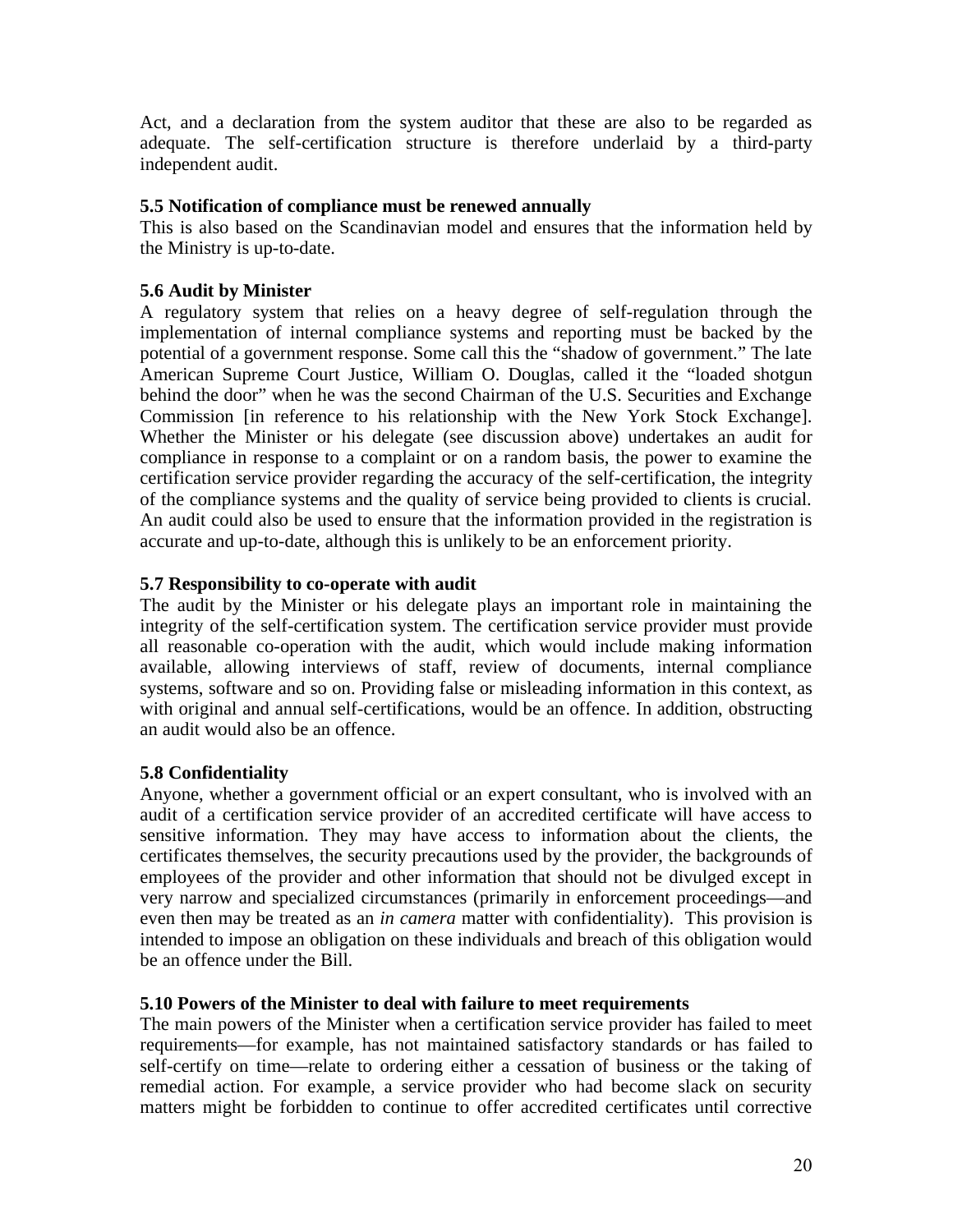action had been taken. What that action might entail might be identified by the order. These provisions are complemented by the offence provisions relating to provision of false or misleading information or failure to co-operate with an audit. In those cases, the emphasis would be less remedial and more on sanctioning illegal behaviour.

### **5.11 Recognition of external certification service providers**

This provision establishes a regime of international recognition and co-operation that will be important for Trinidad and Tobago since, in a practical sense, a competitive certification service provider industry may be slow to develop within the country. It also ensures the reciprocal structure that is necessary in the global economy of e-commerce.

### **5.12 Pseudonyms**

Electronic signatures are intended to perform the functions of a handwritten signature and the functional approach identified as a key theme of the Policy and Bill indicates that there should be no more restrictions on the use of pseudonyms for electronic signatures than there would be for handwritten signatures. The service provider itself would have the necessary information regarding the signatory's true name and, if a pseudonym were being used for fraudulent or other illegal purposes, other legislation deals with the matter.

### **5.13 Additional responsibilities of certification service provider**

The addressee who receives the document with the electronic signature needs to be able to know that the information about the signatory is accurate and up to date. Signatories of electronic signatures, like those who sign handwritten signatures, may have limitations placed on their authority. It is common for individuals in business or government to have "signing authority" up to a certain amount or for a certain purpose. Similarly, the certificate for an electronic signature may be limited. The directory sets out that information.

## **5.14 Immediate revocation upon request**

Signatures have a meaning and persons using signatures wish to be assured of their ongoing validity and credibility. Just as users of credit cards or bank cards rely on the credit card company or bank to respond immediately to requests for cancellation for lost or stolen cards, the signatory will want to be assured that the potential for misuse of a signature is limited by immediate response by the certification service provider.

### **5.15 Liability of certification service provider issuing an accredited certificate**

Where it can be shown that the certification service provider has failed to meet the standards required—for example, by failing to have adequately trained or skilled staff or using current security standards—that service provider will be prima facie liable for any damages or loss that occurred to anyone relying on the certificate.

### **5.16 Release from liability**

Even if a certification service provider has failed to meet the requirements and is in a position of being prima facie liable to anyone who relied on the certificate, the service provider may be exempted from liability by showing that the injury or loss was not caused by negligence. Thus, if the provider took all reasonable precaution to ensure that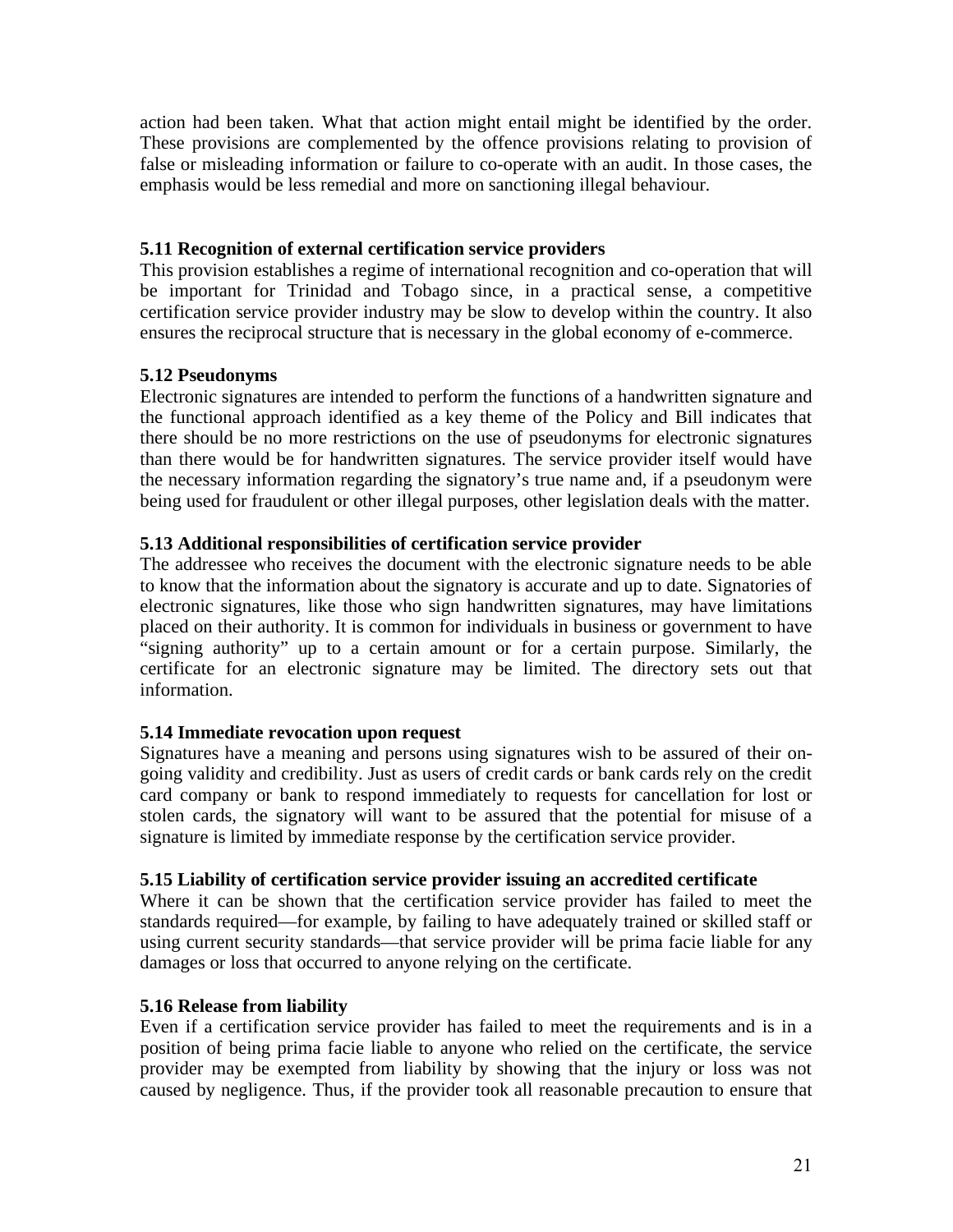only qualified people were hired and had no reason to believe that an employee was not competent, then the provider would very likely to not be held liable because it turned out that an employee did not meet the standards for experience and training (e.g., perhaps he had misled the employer).

### **5.17 Same**

The practical effect of this section is to create an incentive for a certification service provider to make a due diligence investigation of the qualifications of any other certification service provider that it guarantees. The paramount objective of ensuring the security, integrity and authenticity of the signature and consequent protection of the those who rely on them is not undercut by a system of indirect guarantees with no real substance.

### **5.18 Costs and fees**

Cost recovery is appropriate for this type of service. Recovery of the costs of audits is also an incentive for co-operation and, ideally, for maintaining a reputation that will reduce the likelihood of an audit.

# **Principle 6: Intermediaries and Internet Service Providers**

### **6.1 Liability of intermediaries and Internet service providers**

For Internet service providers and intermediaries, there is a separation of content from the service of providing carriage for content. Where the common carrier concept of mere carriage or provision of a conduit applies, the ISPs, like the telcos, will not be held responsible or liable for content. There is a limitation, however. Where the ISP or intermediary becomes aware or where judged by the objective standard of whether a reasonable person in that position would be aware (to avoid willful blindness) that there is a likelihood of civil or criminal liability regarding the content being carried by the ISP or intermediary, certain obligations are triggered. These are dealt with in the section Principle.

### **6.2 Procedure for dealing with unlawful, defamatory etc. information**

In some jurisdictions (e.g., Bermuda, Singapore), and ISP or intermediary who becomes aware of content that has a likelihood of attracting civil or criminal liability, that ISP or intermediary must remove the content from the system immediately. While this approach has the attraction of quick and seemingly decisive action, it has problems. Who is to determine whether there is a "likelihood of attracting civil or criminal liability"? Admittedly in some cases, such as child pornography or a "snuff" film, the matter would be clear to almost anyone. But there are many matters that are not so clear: defamatory material is not always even clear to the courts. Political or social commentary, even of a rude or stringent nature, should not be discouraged. The line between art and obscenity is one that shifts, depends on community values, and is constantly being re-defined. It is difficult to say that it is so clear that the burden should be placed wholly on the ISP for taking action that itself could trigger problems and even liability. For example, if someone complained about commercial material on a website because to that individual it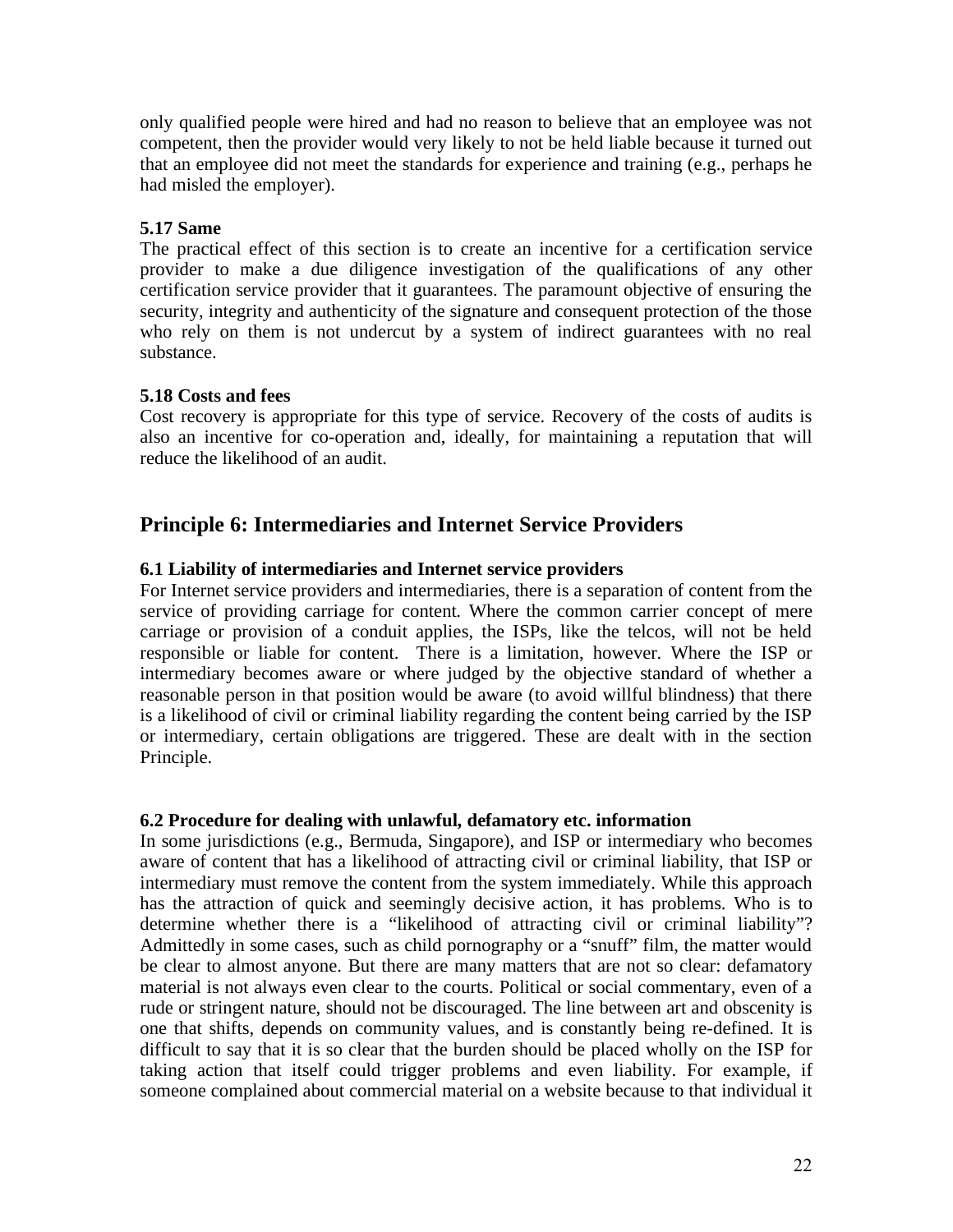was offensive and the ISP closed down the website, there could be resulting losses of profits. And perhaps the individual who complained was overly sensitive, or perhaps even a competitor. Should the ISP have to make those judgments?

The approach taken in the Policy and Bill is to require the ISP or intermediary to take action to report the matter. The basic reporting responsibility would be to report to the Telecommunications Authority of Trinidad and Tobago. A provision also allowing the option to report to law enforcement authorities was included so that where the content appeared to be so egregious (e.g., the child pornography mentioned above), immediate reporting to law enforcement would be possible—even outside of regular business hours.

The ISP or intermediary may be required to remove the content from the server or close down the website or divulge information about the customer, but only in response to lawful authority. This might be a court order, a warrant or a provision in legislation. In any event, the ISP or intermediary is not required to act without some form of authority.

### **6.3 Role of the Telecommunications Authority of Trinidad and Tobago**

This provision complements the requirements for the ISP or intermediary to notify the TATT. The Authority is obligated to take such action as it considers reasonable—which might, in some circumstances, be no action at all. If the ISP, for example, has received a complaint that appears frivolous, vexatious or overly sensitive, it may report the matter to the Authority out of an abundance of caution but TATT may, upon examining the matter, close the file. TATT may also report the matter to the authorities. In the rare circumstance where TATT is of the view that immediate action should be taken but, for whatever reason, law enforcement authorities have not responded, TATT is authorized to apply to a court for whatever orders the court determines are appropriate.

### **6.4 Codes of conduct and service standards for intermediaries and Internet service providers**

The commercial behaviour and business reliability of intermediaries and Internet service providers will be important elements in ensuring trust in e-commerce. TATT has the mandate to require the development of a code of conduct, which might cover such matters as provision of information to clients, offering "spam" filters or allowing blocking of certain content, and establishing a protocol for reporting concerns about objectionable content to TATT. Codes of conduct, whether voluntary or whether adherence is mandated by law, define good business practices in an industry. As a consequence, courts often look to codes of conduct to determine due diligence and standards of care in determining liability.

## **Principle 7: Government and Other Public Bodies**

The objective of this Principle is to ensure that the Government has the necessary authority it will require to "do business" electronically; in other words, to implement the e-government provisions of *fastforward*. Much of the legislative language is taken from the legislation of the Province of Ontario. Principle 7.2 complements the provisions of Principle 1.6 that express consent is required for Government and recognizes that this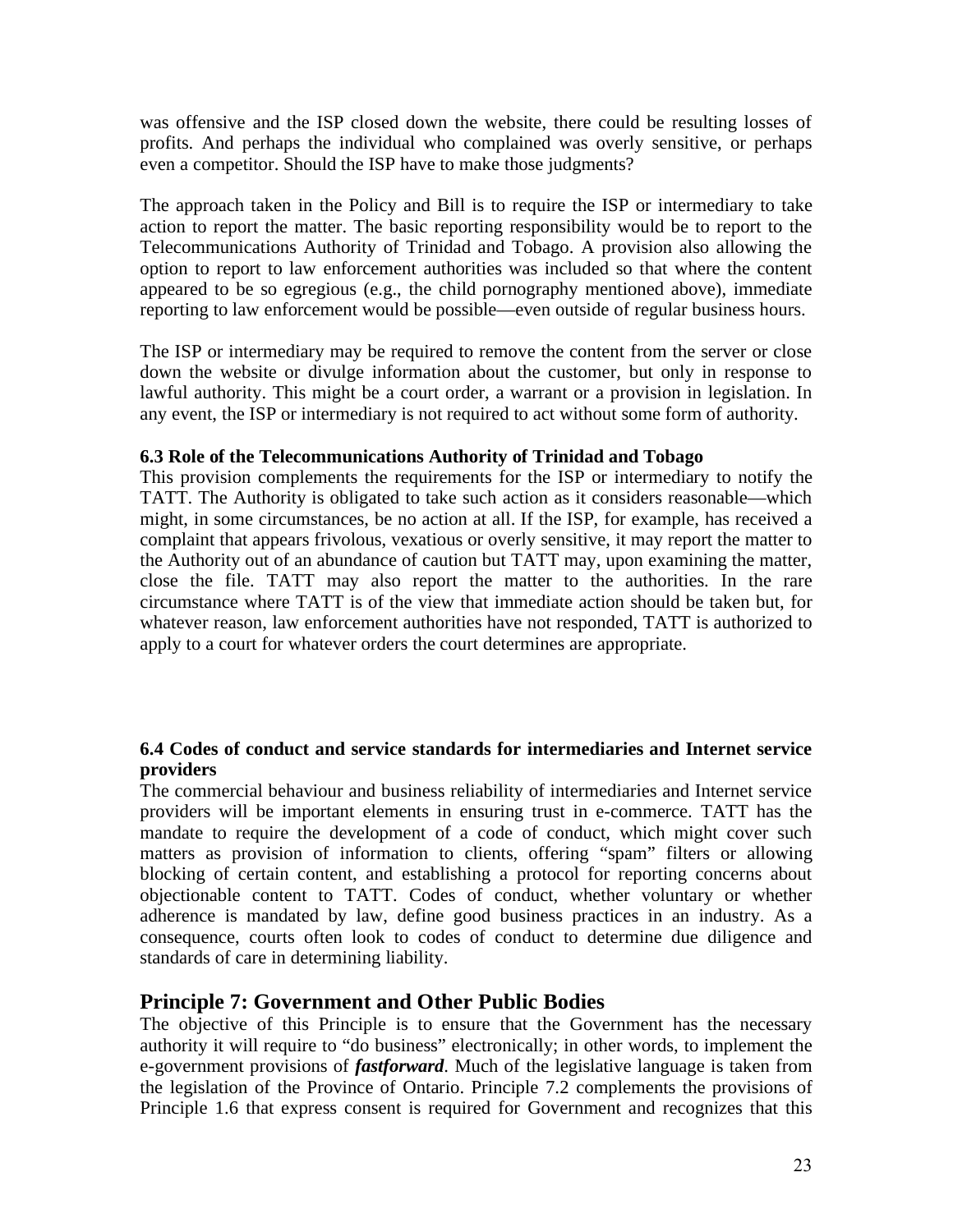may also be granted by the provision of specific instructions regarding electronic filings, forms, etc. Principle 7.3 recognises the regulatory authority of the Central Bank and the need for particular expertise to deal with this issue. It is possible that additional and more specific authority may be required for electronic business with respect to particular legislative provisions, but the Ministry is undertaking a Legislative Review to ensure that there are no additional legislative barriers to the implementation of *fastforward.*

## **Principle 8: Consumer Protection**

In some jurisdictions, electronic transactions legislation provides a fairly complete code of consumer protection (e.g., Saint Vincent and the Grenadines). In some other cases (e.g., Ontario, Canada), modernization of consumer legislation has included provisions to deal with e-commerce. Other work is being done within the Government of Trinidad and Tobago to improve consumer protection, including the development of a Code of Conduct for E-Commerce. An array of initiatives are truly needed, including education and provision of more information to consumers about the opportunities and risks presented by the new electronic environment (e.g. risks of identity theft). This Policy and Bill, however, provide an opportunity to put forward some basic consumer protection provisions that are closely linked to the subject matter of the Policy and Bill. In all respects, these initiatives should be viewed as an early step in the development of comprehensive approaches to consumer protection and the fight against unwanted communications, which are putting the viability of the Internet and e-commerce at risk and damaging not only consumers, but also inhibiting legitimate business communications and imposing costs on business and Internet service providers.

## **8.1 Minimum information in e-commerce**

When a consumer operates in a face-to-face environment, or even deals with a supplier over the telephone or through the mail, the consumer often has certain information about the supplier—where the supplier is located and how to contact that supplier. In the ecommerce environment, the supplier is often in another—unidentified—country and the consumer may have little knowledge of how to contact or deal with the supplier. The consumer cannot examine the goods and may have little opportunity to confirm the nature of the services beyond the description available on a website. Assurances of good business practices on the part of the supplier may be even more important in e-commerce when the consumer may have little recourse or opportunity to seek redress because of lack of information. Indeed, the consumer may not really have the opportunity to exercise a truly informed choice about purchase because of the lack of information. The provision in principle 8.1 is intended to address these deficiencies and provide a model for good business practices in general.

## **8.2 Minimum information regarding e-signatures**

This provision is essentially a list of information that an informed consumer of esignature services should know or would want to know. Since this is an evolving industry, requiring the information will ensure that good business practices are part of ecommerce in Trinidad and Tobago from the beginning.

### **8.3 Unwanted commercial information ("spam")**

Spam is proving to be a genuine menace to the viability of the Internet and e-commerce; as such it presents a threat to the economic development that many countries, including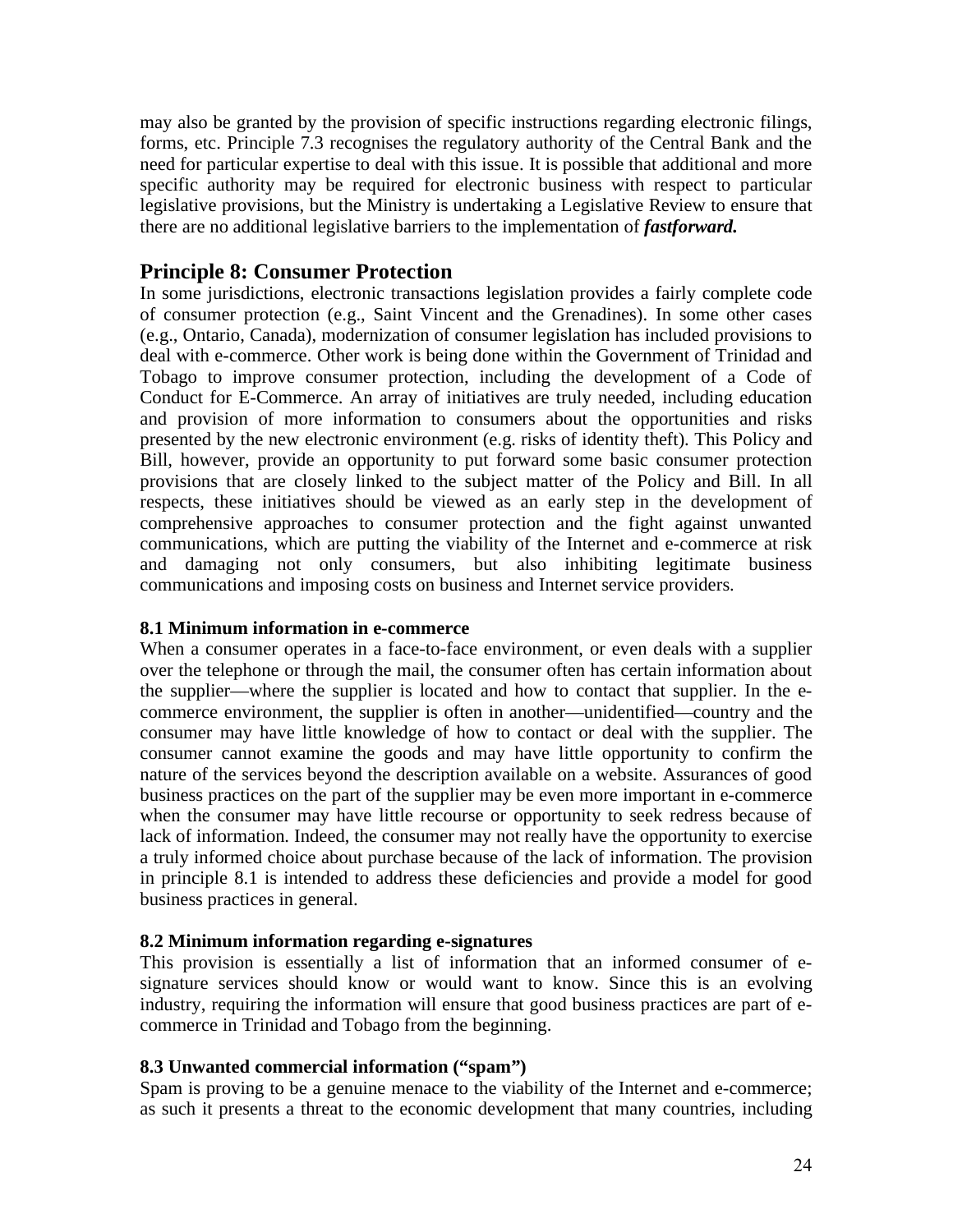Trinidad and Tobago, are hoping to achieve through e-commerce and the introduction of modern communications technology. The fight against spam will be international and must be co-operative and take advantage of a number of tools—the criminal law, technological solutions, consumer protection, good business practices, codes of conduct, education and other approaches. This provision is only a part of a concerted and comprehensive policy and legislative approach that must be developed. It does, however, provide consumers with one tool they can use to limit unwanted communications. As such, it is important to provide consumers with this tool at the earliest opportunity. The focus here is on email, although unsolicited mobile and fax communications are an emerging problem and will be dealt with as part of a broader policy.

## **8.4 Right of recission**

Where a consumer has not been provided with the minimum information required by principle 8.1, the consumer will have the right to rescind the contract, provided that the consumer has not received any material benefit from the contract. If, for example, the consumer has received and used the product or the service that was the subject of the contract, then the contract cannot be rescinded. Any supplier in e-commerce who fails to provide the required information, however, runs the risk of having a contract cancelled.

## **Principle 9: Enforcement**

Most of the provisions of the Policy and Bill are enabling: they do not impose regulatory requirements. In some cases, there are requirements; and in other cases, while there are choices about entering into agreements or undertaking activities, there are requirements for fair dealing and honest communication. The offence provisions reflect this. There are not, of course, offences for failure to abide by a Policy, but the Bill will provide for these offences when provisions become mandatory.

## **9.1 Failure to provide required information to consumers**

In addition to allowing the consumers to rescind their contracts when the necessary information is not provided, it will be an offence to fail to provide the information.

### **9.2 False or misleading information**

Providing consumers with false or misleading information will also be an offence. This provision is also necessary to back up the co-regulatory approach of self-certification. As noted above, there is a certain degree of flexibility available to the provider of the information but that does not extend to providing misleading, let alone false, information. To provide adequate deterrence, the penalties should be high and the response swift.

## **9.3 Obstruction of an audit**

Like the provisions under Principle 9.2, the effectiveness of the co-regulatory approach depends on co-operation and the ability of government and the business sectors to work together. While audits will in most cases likely be on a complaint-driven basis, they form the core of the monitoring and enforcement system. Lack of co-operation should be treated with severity.

### **9.4 Directors and officers**